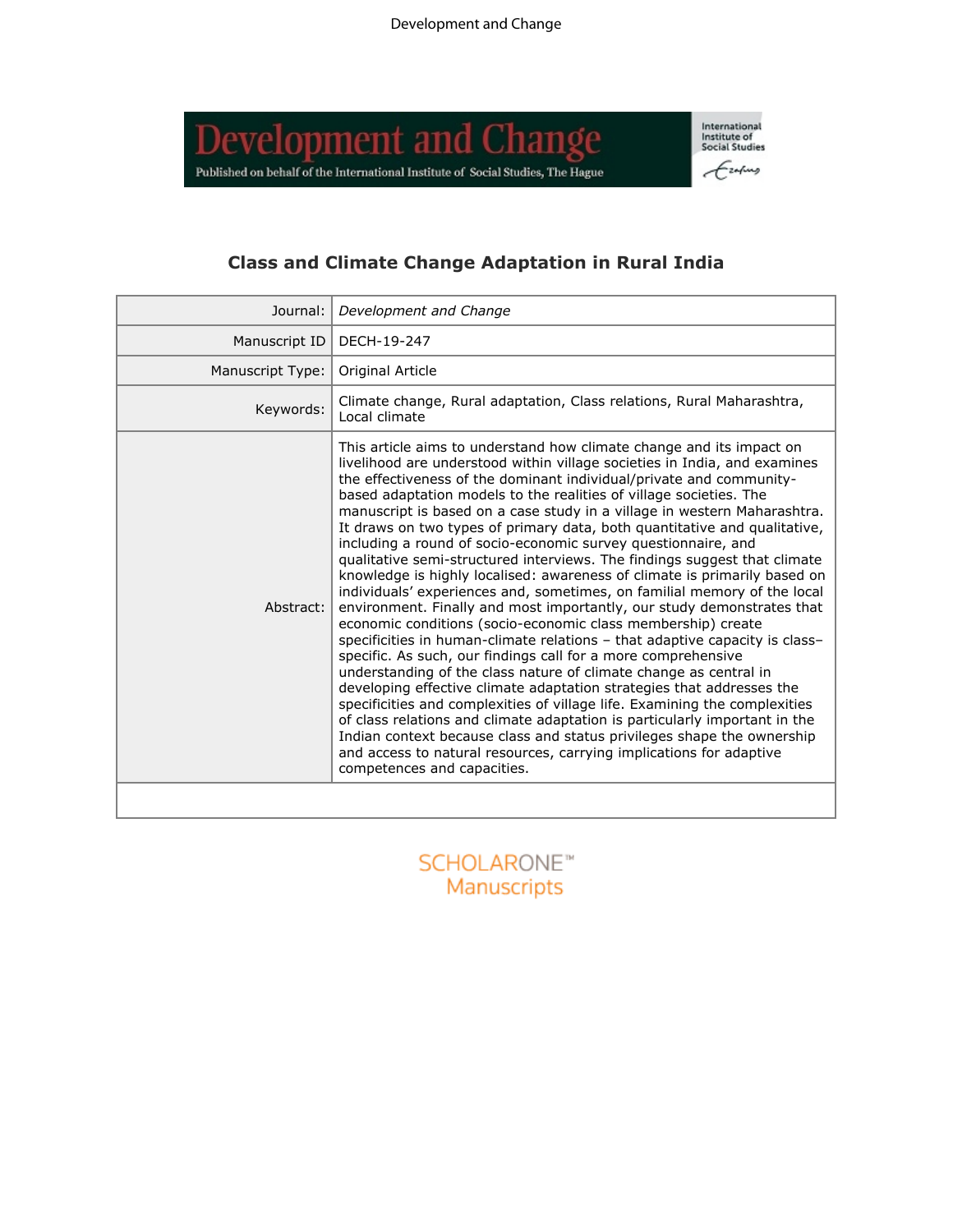## **Class and Climate Change Adaptation in Rural India**

## **Abstract**

*This article aims to understand how climate change and its impact on livelihood are understood within village societies in India, and examines the effectiveness of the dominant individual/private and community-based adaptation models to the realities of village societies. The manuscript is based on a case study in a village in western Maharashtra. It draws on two types of primary data, both quantitative and qualitative, including a round of socio-economic survey questionnaire, and qualitative semi-structured interviews. The findings suggest that climate knowledge is highly localised: awareness of climate is primarily based on individuals' experiences and, sometimes, on familial memory of the local environment. Finally and most importantly, our study demonstrates that economic conditions (socio-economic class membership) create specificities in human-climate relations – that adaptive capacity is class–specific. As such, our findings call for a more comprehensive understanding of the class nature of climate change as central in developing effective climate adaptation strategies that addresses the specificities and complexities of village life. Examining the complexities of class relations and climate adaptation is particularly important in the Indian context because class and status privileges shape the ownership and access to natural resources, carrying implications for adaptive competences and capacities.* 

Key words: Climate change, Rural adaptation, Class relations, Rural India, Local climate

#### **1. Introduction**

Humanity and nature are facing an interlocking set of environmental crises: climatic, atmospheric, oceanic and biospheric. Of these, climate change has been recognised as the "most significant threat" to humankind at the highest levels of global governance (see esp. Obama, 2015, cited in Jeffrey, 2015). Village societies live in closer proximity to nature, typically reliant on subsistence or semi-subsistence in relation to their local environment, and as such are highly vulnerable to any environmental change. In many ways tied to the land and with low-incomes, these communities have significantly little adaptive capacities. As a predominantly agricultural society, with two-thirds of its population living in rural areas, India is particularly vulnerable to climate change. According to the latest Intergovernmental Panel on Climate Change (IPCC) report (2018), India is extremely vulnerable to climate change because of its hot tropical climate, its geography, a heavy dependence of its agriculture on stable monsoons, and its coastline that stretches over 7000 km. The report further emphasises that the most vulnerable households are those engaged in agriculture as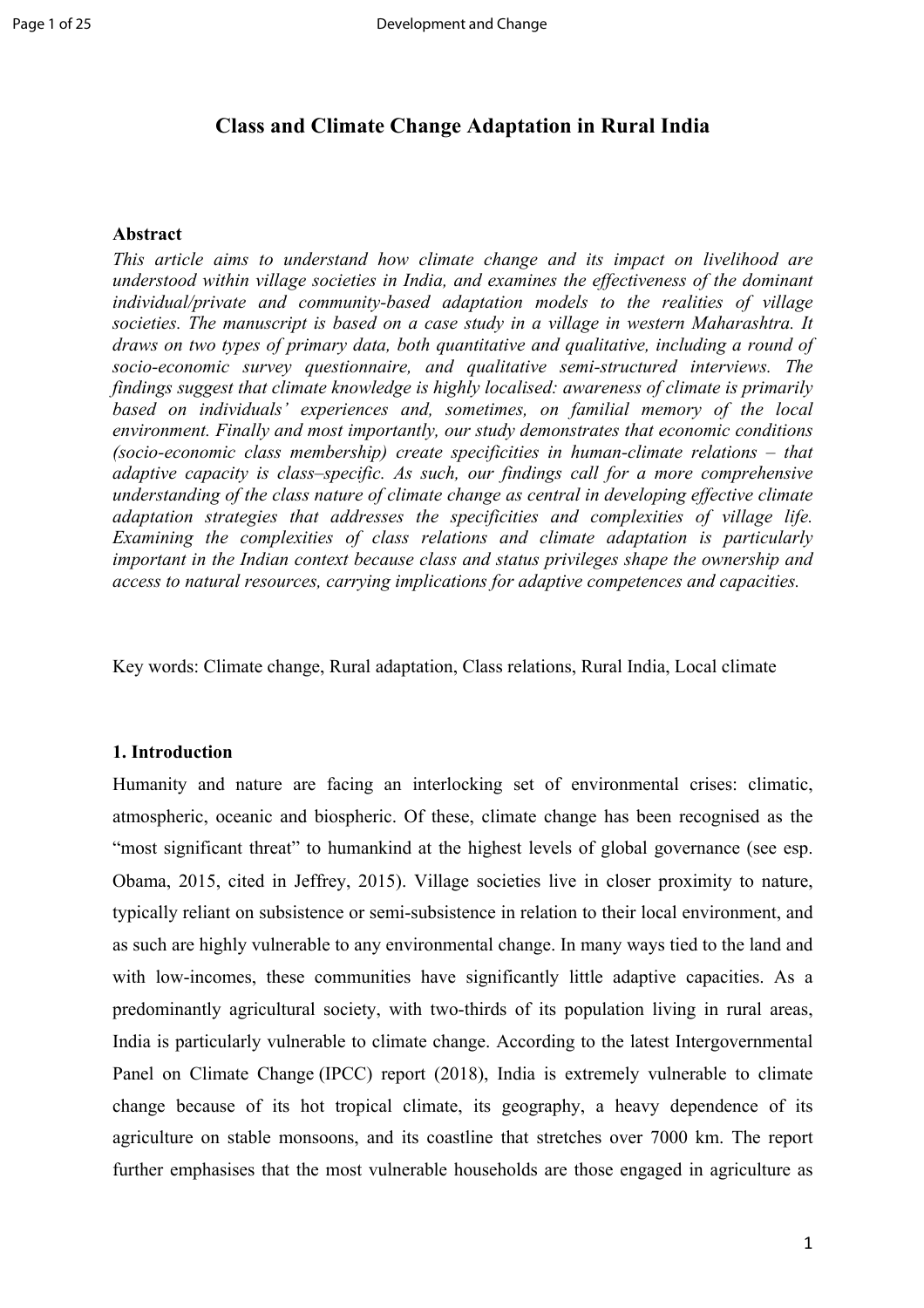their primary source of livelihood. In fact seven out of the top 10 most affected hotspot districts in India are located in the state of Maharashtra, making this study a particularly important case.<sup>1</sup> However, despite such vulnerabilities to climate change, surprisingly little empirical research has been undertaken on the economic relation between Indian village societies and climate change adaptation, both in terms of long-term processes resulting in extreme weather events and changes in precipitation cycles but also regarding livelihood pressures from stagnating soil fertility, declining agricultural production, and increased water scarcity. Social scientific research on climate change adaptation remains focused at the levels of international governance or national policies, lacking understandings of the economic and social relations of climate change at local levels. Given the imminent threat of climate change to village livelihoods, we will address two primary questions: firstly, how is climate change and its impact on livelihood understood in rural Maharashtra?, and secondly, how effective are the dominant individual/private and community-based adaptation models to the realities of village life? The findings suggest that climate knowledge is highly localised: awareness of climate is primarily based on individuals' experiences and, sometimes, on familial memory of the local environment. Finally and most importantly, our study demonstrates that socioeconomic conditions create specificities in human-climate interactions: the ways in which households design adaptive strategies are informed by their socio-economic class membership – that adaptive capacity is class–specific. Therefore, the ways in which the community responds to local climate, and/or the lack of community-based decision-making processes to coordinate adaptation – are partly attributable to the class divisions within the same village. As such, our findings call for a more comprehensive understanding of the class nature of climate change as central in developing effective climate adaptation strategies that address the class specificities and complexities of village life.

The article is structured as follows: the first section briefly points out the importance of class-based adaptation research. The second section outlines study methods and data used

<sup>&</sup>lt;sup>1</sup> India has endorsed the latest report of the Intergovernmental Panel on Climate Change, stating that it will bear a disproportionate burden of climate change (Mani, et al., 2018). The World Bank report, *South Asia's Hotspots*, supports these claims finding that climate change could cost India 2.8 per-cent of its GDP. At the Conference of the Parties (COP) UNFCC in Delhi 2002, India pushed for a joint declaration on the significance of global warming, and agreed to attempt to limit global warming to 1.5 degrees. As early as June 2008 the Indian government put forward detailed plans which involved both climate mitigation and adaptation to achieve this goal. In 2018, the government released a fiveyear action plan to deal with climate change, developing a mid-century strategy for low carbon growth and ambitious renewable energy targets. How the Indian government has already set strategic adaptation priorities will largely dictate its future trajectory and whilst the 2008 and 2018 plans do include some adaptation components regarding agriculture, without detailed knowledge of the adaptation needs and capacities at the village level, such plans may be largely ineffective.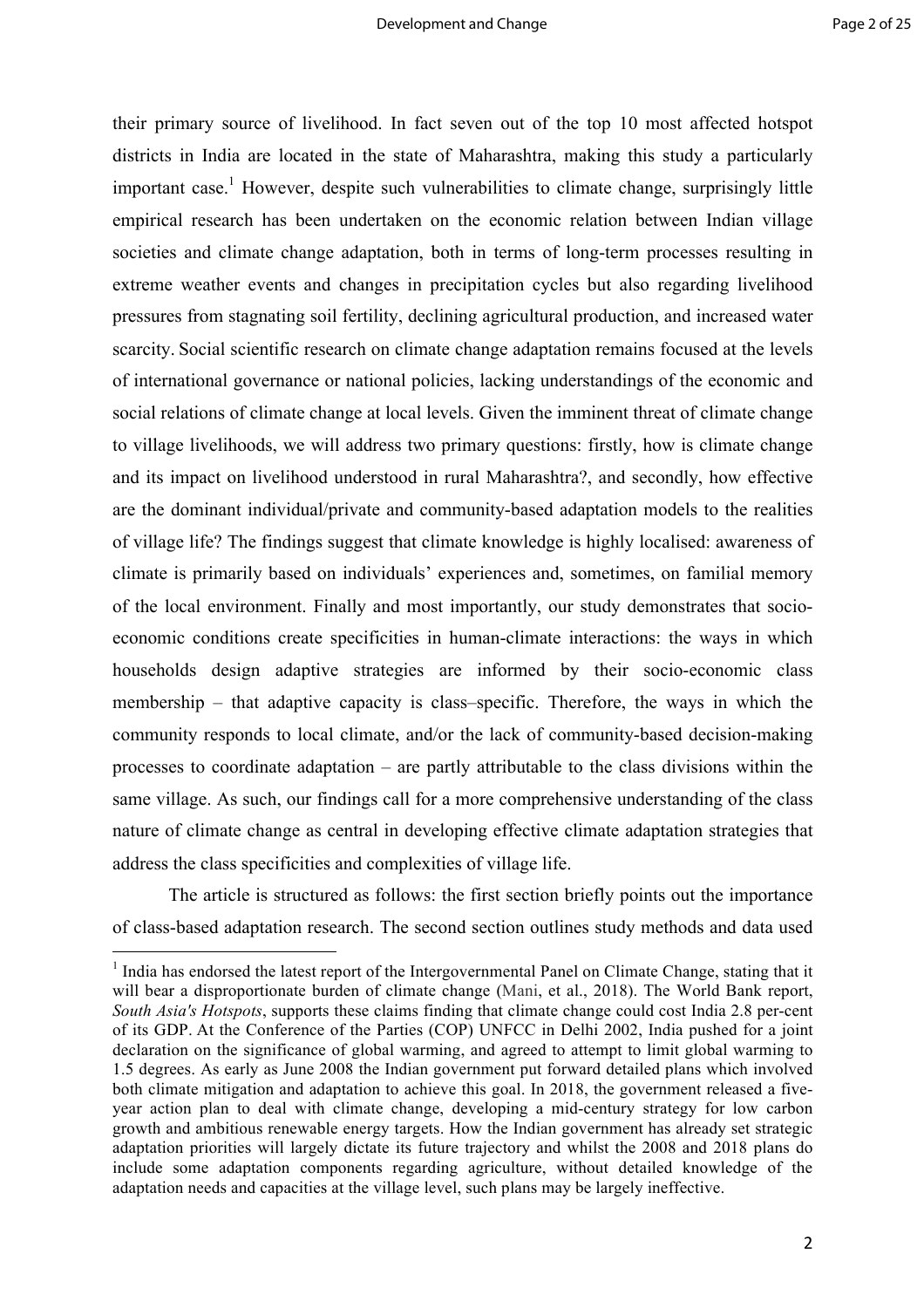in this research. The third provides a detailed introduction to the field-site, and draws its rudimentary socio-economic divisions. The forth is dedicated to reviewing the relevant literature on climate change adaptations. This section highlights the limited empirical studies on the relations between rural societies and their socially constructed natural environment. The fifth section focuses on a critique of the assumptions underlying both individual/private adaptation, and community-based adaptation models. Using empirical examples from the field-site, the section demonstrates that both approaches lack understandings of the differences in adaptation capacities between different households within the same village. The last section concludes by remarking on some of the implications of our findings for future research into climate adaptation policy.

#### **2. Background**

As is well known, adaptive capacity is location–specific, and therefore understanding environmental, organisational, and economic factors at the village level is critical to its effectiveness (Bryan and Behrman, 2013). Of particular significance is to understand the class nature of climate adaptation in India, for which there are primarily two reasons: firstly, it has been argued that autonomous adaptation behaviour by individuals or members of an economic class is insufficient to address the challenge of climate change, and may result in resource degradation and increasing burden on other socio-economic classes (Bryan and Behrman, 2013). Secondly, community-based adaptation is seen in this field as an unchanging analytical framework within which entire rural communities seek to adjust to the impacts of climate change as a single collective. But while the concept of community denotes face-to-face relations and collective capacities, Indian villages are in fact persistently and ubiquitously riven by dynamic class and social status relations (Aslany, 2018; Harriss-White, 2003; Harriss-White and Janakarajan, 2004; Basile, 2009). How class and other forms of social status shape interactions with climate change, and how different classes perceive and experience the impact of climate change on their livelihoods, the burden of degradation of resources controlled by one class on others, and how classes with conflicting interests deploy adaptation strategies and tactics are questions that have not been addressed. Using empirical evidence from the study-site, this study identifies these gaps in the current focus of adaptation scholarship and policy – and a means to address it by empirical work embedded in understanding of village life, its socio-economic differences, and its local climate. Community-based adaptation (CBA) policies neglect detailed engagement with the specific class composition and economic needs of village societies on the ground.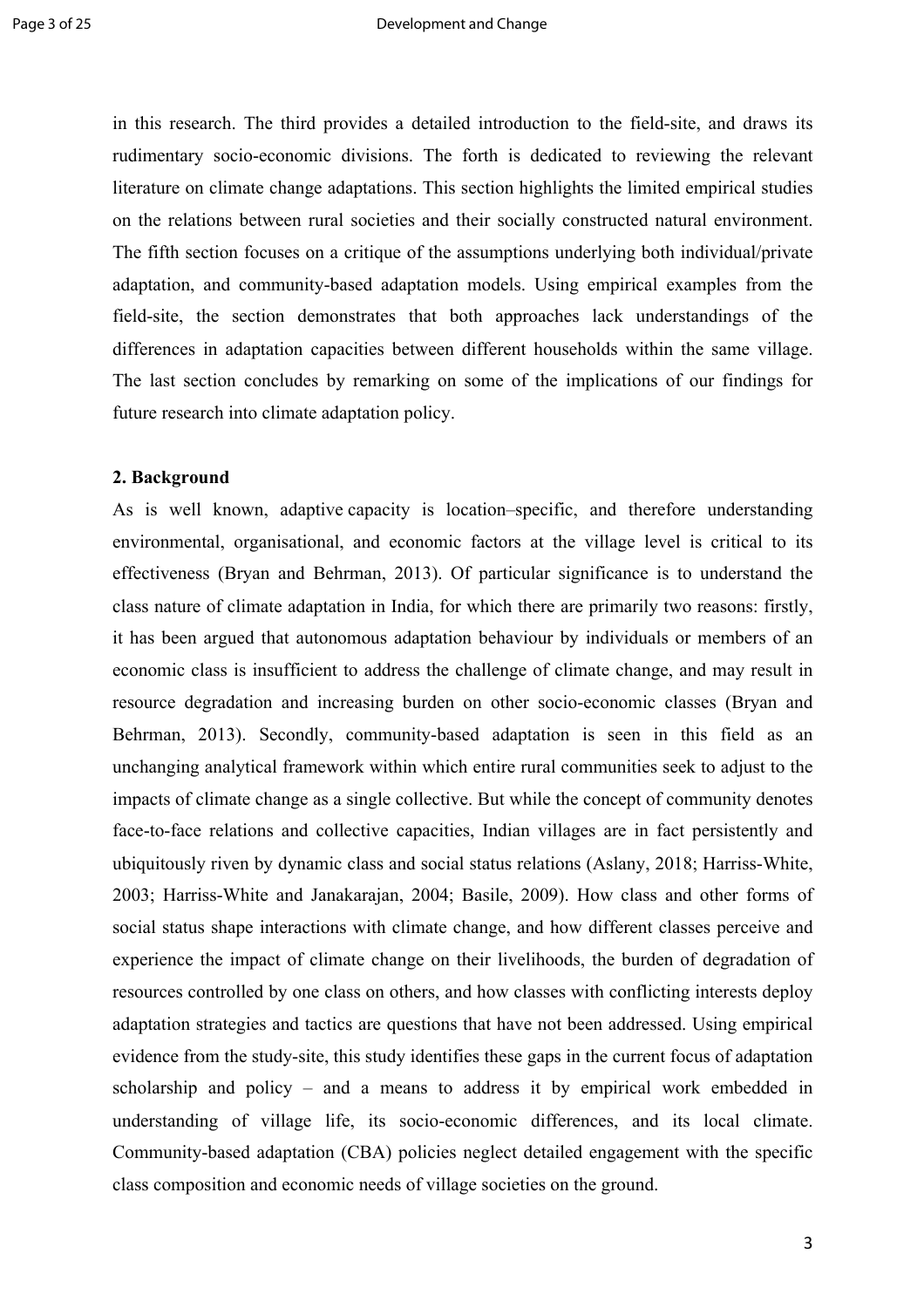## **3. Data and evidence**

This manuscript is grown out of two rounds of field research conducted between June 2016 and August 2018. It draws on two types of primary data, both quantitative and qualitative, that take into account the related processes of production and the use of natural resources (land and water in the context of this research); perceptions on climate change and its impact on livelihood; and rural households' adaptation strategies. First, a socio-economic survey questionnaire (structured interviews), collected from every available household in the village between June and August 2016 from participants, aged 18 and above. The survey covered 250 households and a total population of 1,604 in the village. The survey served as a tool in describing the socio-economic characteristics of the entire village population, and constructed a preliminary identification of socio-economical classes on the basis of land ownership.<sup>2</sup> Second, qualitative semi-structured interviews were undertaken in August 2018 among 30 sample households selected from the different classes identified through the survey. Topics included individuals' awareness and perceptions on climate change; personal accounts of their experiences with changes in the environment; perceptions of the impact of climate change on their livelihood and adaptive strategies (knowledge and practice) both at household and the village level; and changes in agricultural behaviour/s (for example crop variation, farming diversification, and moving away from agriculture). This cross-section of narratives enabled examination of the ways in which different classes experience climate change, alongside the modes of adaptation that rural households are already deploying.

## **4. The study site**

 

The study-site is located 30 km south of Pune city, in the plain of series of hills, in western Maharashtra, and is mainly constituted of Maratha caste, engaged in both farm and non-farm activities.<sup>3</sup> On the basis of the survey data, out of 250 households, 155 households (61.2 per cent of total households) in the village depend primarily on agriculture for their livelihood; 18 households (7.2 per cent of the total households) primarily depend on agricultural labour; 38 households (15.2 per cent of households) are engaged in both cultivation and other nonfarm activities (for example independent economic activities such as plumbing, driving, manual factory labours, semi-skilled and skilled work in industrial units and low-ranked

<sup>&</sup>lt;sup>2</sup> Additionally the data set was used for the purpose of household stratification/sampling – this was to ensure the finding of this research is representative of all socio-economic classes in the village.

<sup>&</sup>lt;sup>3</sup> The other caste groups include Scheduled Castes (10%); Dhangars (7%); and Other Backward Classes (2%).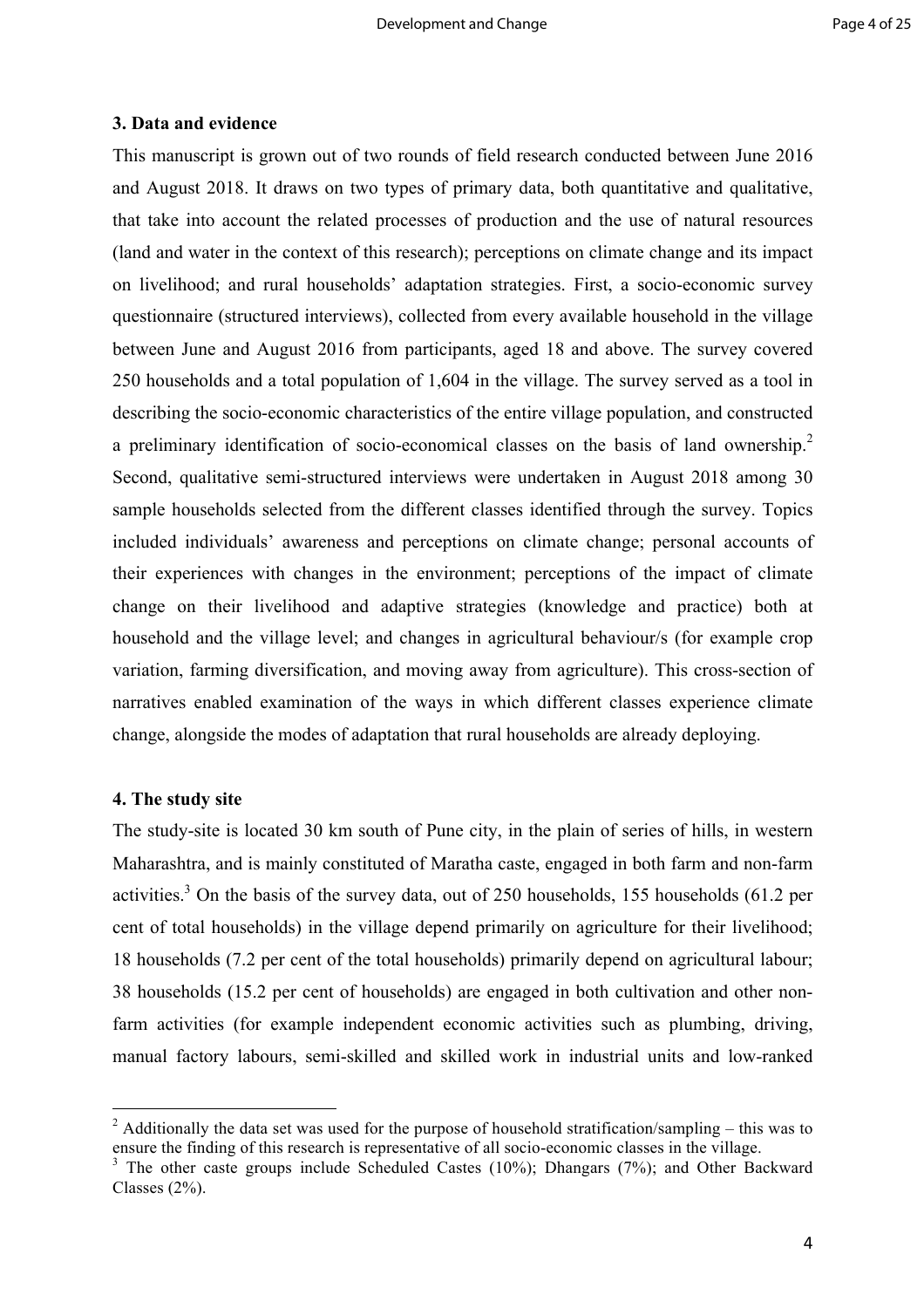government employment); and 33 households (13.2 per cent) have no direct connection to agriculture, mainly involved in industrial labour (unskilled manual work). 4

In terms of agricultural production, the village is characterised by cultivation of rice, the main crop during the rainy season. However, majority of households cultivate more than one crop (for example onion, wheat and groundnuts which are mostly cultivated during the dry season). The village is commonly understood as a village of small holdings: the average landholding in the village is 2.6 acres for total land owned (the combination of agricultural land and dry land), and two acres for agricultural land, although 20 households do not own any agricultural land. The top four big land owning households, each owning more than 10 acres total land, own nine per cent of the total land surveyed in the village, while the small landholding households who own less than two acres of total land (141 households, 56.4 per cent) own together 135 acres or approximately 20 per cent of the total land surveyed in the village. The land distribution is thus highly unequal; and the ownership of agricultural/wetland is even more unequal (see Table 1). The reason for examining land distribution is that the highly unequal distribution of land suggests highly differentiated classes in the village.

| $(N = 250)$         | Wetland                  |                             | Total land<br>$(Wet + Dry)$ |          | Distribution of total<br>land |                           |
|---------------------|--------------------------|-----------------------------|-----------------------------|----------|-------------------------------|---------------------------|
| Area of land (Acre) | Freq.                    | Per cent                    | Freq.                       | Per cent | Area<br>(Acre)                | Per cent of<br>total land |
| No land             | 20                       | 8                           | 19                          | 7.6      | $\theta$                      | $\Omega$                  |
| Between 0.1 and 1   | 82                       | 32.8                        | 73                          | 29.2     | 47.27                         | 7.2                       |
| Between 1.1 and 2   | 59                       | 23.6                        | 51                          | 20.4     | 88.125                        | 13.5                      |
| Between 2.1 and 4   | 64                       | 25.6                        | 60                          | 24       | 190.25                        | 29.16                     |
| Between 4.1 and 6   | 19                       | 7.8                         | 29                          | 11.6     | 152.25                        | 23.3                      |
| Between 6.1 and 10  | $\overline{\mathcal{L}}$ | $\mathcal{D}_{\mathcal{A}}$ | 14                          | 5.6      | 115.5                         | 17.7                      |
| More than 10        |                          | 04                          | 4                           | 1.6      | 59                            | 9                         |
| Total               | 250                      | 100                         | 250                         | 100      | 652.395                       | 100                       |

Table 1 Distribution of land ownership (2015-16)

Source: fieldwork data (2016)

There is considerable water scarcity in the village and agricultural activity is primarily from rainwater and is therefore seasonal. The river that separates it from its neighbouring village has become very dry over the past 10 years, which has made the condition for the famers (particularly small farmers) more severe. There is no water preservation infrastructure in the village and open wells are the main source of irrigation during the dry season.

 <sup>4</sup> See Aslany, M. (2018) *The Rural Middle Classes in India*, PhD Thesis, King's College London.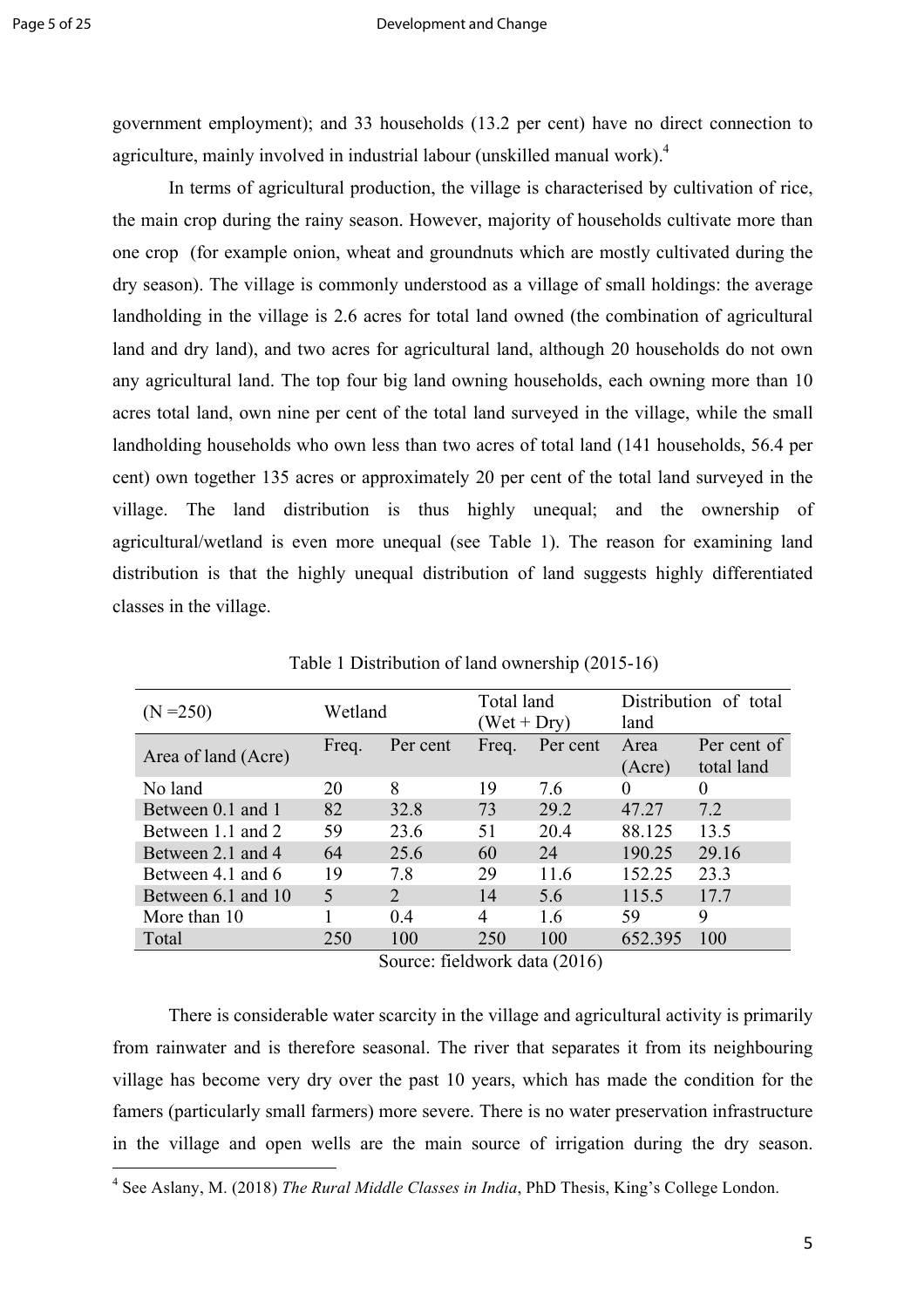However, only 83 out of 250 households (33.2 per cent of the total households), have access to water-wells or boreholes. Climate sensitivity to agriculture is therefore very high in the village. For example, during the agricultural year 2015-16, insufficient rain had a significant negative impact on rice cultivation. According to respondents, recent changes in the climate, such as irregularity of rainfall and erraticism of agricultural seasons, have had unfavorable impact on their agricultural development, and that the climate conditions have become more critical for the livelihood strategies with time. It has resulted in various adaptation strategies such as pest control, usage of chemical fertilizers, crops diversifications, migrations, and most importantly to livelihood diversifications out of agriculture, mainly to unskilled industrial labour among the lower economic classes, and semi-skilled to skilled industrial labour and other non-farm activities among bigger landowners.

The following extract from an interview with a local farmer is illustrative of the impact of climate change on the local agriculture and the ways in which adaptation strategies are planned:

*Something or the other is happening suddenly concerning the climate: there is heavy rainfall one year, and none in the following year. It looks as though the natural cycle has been disrupted. In the past we were able to plan our farming activities according to the Marathi calendar: we used to grow particular crops in particular months. Now such planning has vanished completely – it is no longer possible to plan agricultural activates. For example, prior to Bendur festival (BAIL POLA; farmers show their respect to Buffaloes by taking them off work and decorating them) and our rice sowing used to be completed, by which point the work of our bullocks used to be finished completely. Then we used to take those bulls to the forest so they can eat as much fresh grass and be free of work. But now the rice sowing goes on until much later, sometimes until the festival of Rakshabandhan (a Hindu festival when sister ties thread to her brother). Rainfalls have become irregular. Because of that farmers are very tensed. As we speak I have 200 gunny bags of onions stored. Because the weather is not good those onions are getting rotten. So some people have started growing tomatoes as a strategy to cope with the sudden weather change. But there is no good market for tomatoes and onions right now. But we have to sell our produce anyhow; otherwise they will all be wasted. The climate change has also resulted in shortage of manpower because of migrations. So you can see there is a lot of influence of extreme weather conditions on our lives. But the main impact is always on the small landowners who have no money capital to adjust to the changes – they have to struggle with water shortages if the rainfall is irregular or if the crop fails because of pests. Most of us, small farmers, are completely reliant on the rainwater. Those who own big areas of land and have better access to irrigations do not suffer the similar faith. Even if things go very badly in their farming, they have enough money capital to do some non-farm business.*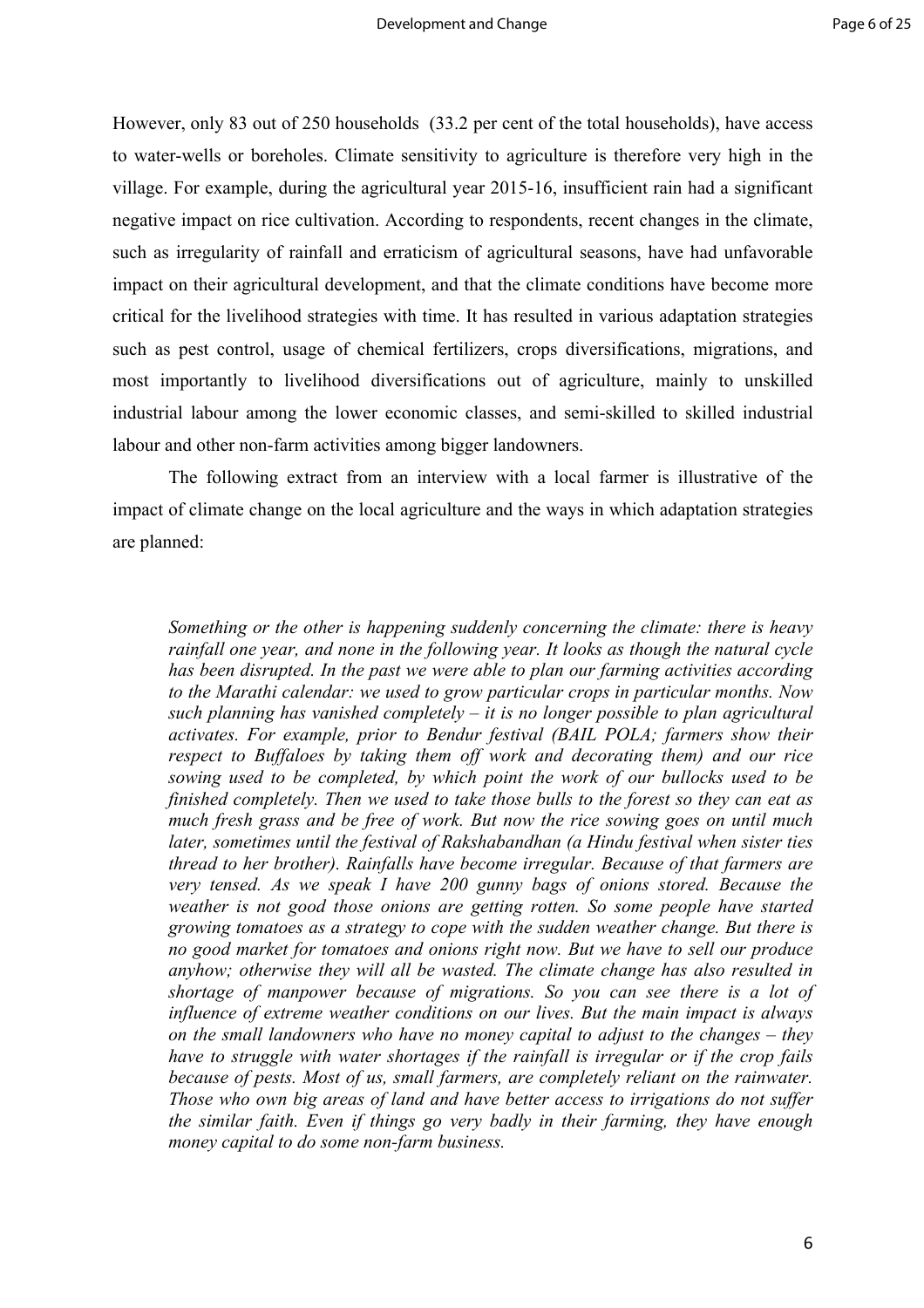As narrated by this respondent, and other small landholders, not all households are affected by climate change equally; nor do all adapt to the climate change in a similar way. In an agricultural economy such as this village where the majority of rural residents are still involved in cultivation, agricultural land is the primary identifiable means of production/subsistence. Unequal distribution of land and access to irrigations implies that the village is highly differentiated in terms of economic classes. Such unequal ownership and access to agricultural land and irrigation system carries implications for adaptive competences and capacities as we will demonstrate in this article, making a class based approach in climate change adaptation particularly important. As we will demonstrate below, adaptive strategies are class specific and vary amongst different socio-economic classes. Any effective adaptation strategy must take this into account.

## **5. Climate change adaptation models**

Many of the dramatic shifts predicted by climate science in the coming decades are intensifying at an alarming rate across rural India: rising temperatures, changes in precipitation cycles, loss of biodiversity, extreme weather events, and declining productivity (particularly agricultural). A study by the Centre for Environment, Social and Policy Research (CESPR) and Indian Network on Ethics and Climate Change, noted the widespread loss of livelihood options across many of its regions due to climate change, especially through climate related disasters such as floods and erosion. Particular regions suffer different challenges: habitats of Indian Himalayan region and Nilgiri Tahr are quickly becoming "unsuitable". Other regions, like Assam, are suffering significant decline in economic productivity (i.e. tea production) (Swati et al., 2012). Moreover, agriculture as currently practiced on small farms is already in the midst of an ongoing crisis (Taylor, 2015). Some studies suggest that over the last decade small holders across the agrarian regions in India have faced significant levels of indebtedness and deepening constrains upon their means of social reproduction through agriculture, resulting in the wave of farmer suicides (Taylor, 2015, p. 114). At a national level between 2003 and 2010, approximately 150,000 farmers faced with debt, committed suicides, out of which more than one fifth were concentrated in Maharashtra. These suicides are in part related to biophysical processes wherein crop failure occurs due to absent or erratic rains, which creates compounding pressures upon households (Sainath, 2013, cited in Taylor 2015, pp. 144-5).

A growing body of literature on collective action and rural development for climate change adaptation has suggested that rural communities' adaptive organisation increases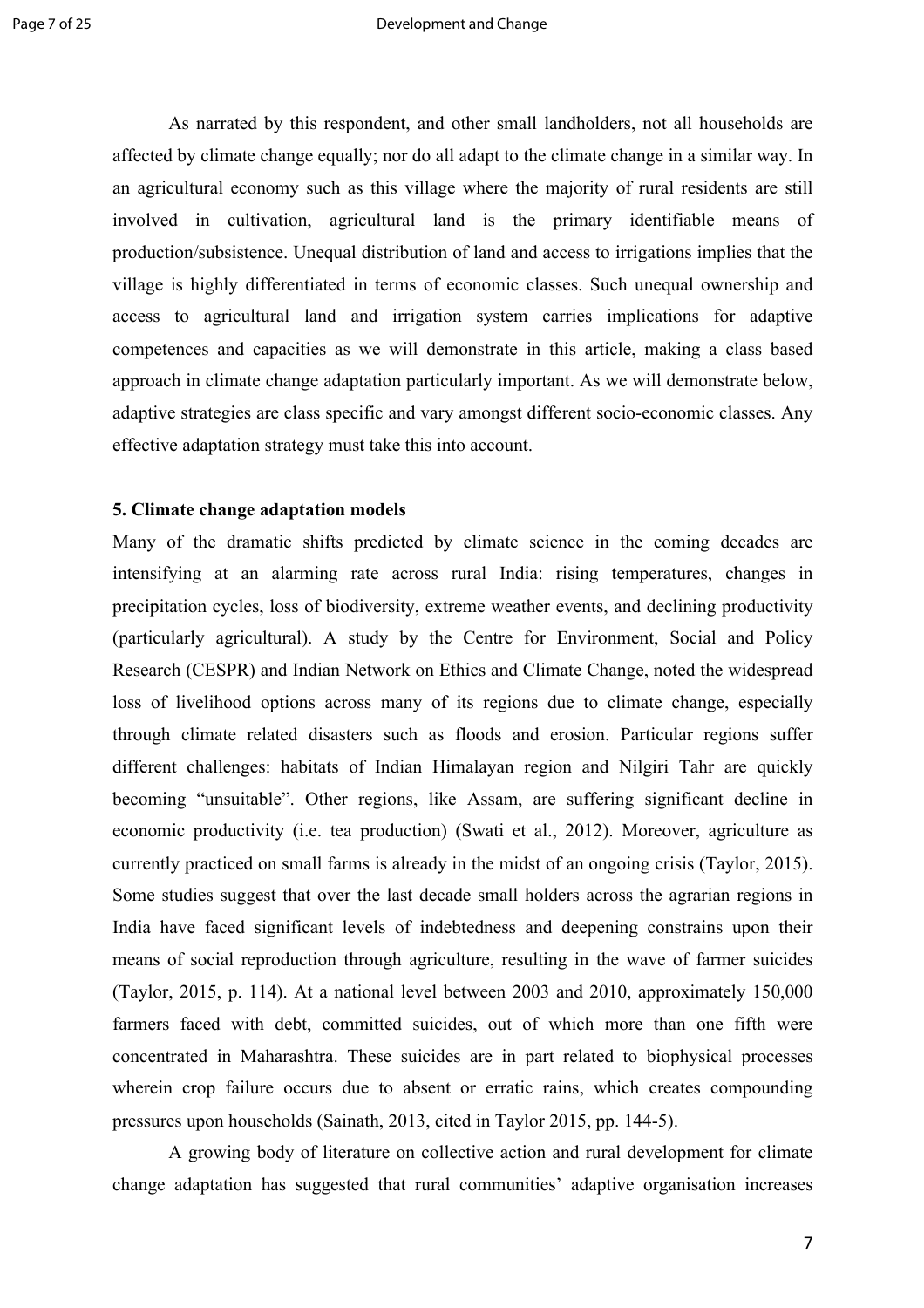resilience to climate risks when strengthening social networks and links with supporting institutions (Adger, 2003). In India, some research in villages has addressed perceptions of climate change, its impact on agriculture and livelihoods, together with adaptation strategies (Agarwal et al., 2018; Beermann et al., 2016; Dey et al., 2018; Lindegren and Brander, 2018; Sirohi and Michaelowa, 2007; Tripathi and Mishra, 2016; Vedwan and Rhodes, 2001). These studies outline climate risks faced by households that depend on the natural environment for their livelihoods. These risks include, "droughts, famines, floods, variability in rainfall, storms, coastal inundation, ecosystem degradation, heat waves, fires, epidemics, and even conflicts" (Agrawal and Perrin, 2008, p. 1). These studies shed light on how the impact of climate change (perceived by the village population primarily as changes in temperature and rainfall) is understood to affect agricultural productivity – both directly through physiological changes in crops and indirectly through erraticism of agricultural seasons, water availability, soil fertility, increases in destructive insects in agricultural fields, and growing illnesses. The idea of adaptation is then perceived as series of planned social adjustments to mediate such proximate climatic disturbances, which are individually or collectively intended to guard against climatic threats. These studies suggest that adaptation strategies in rural India, including, but not limited to, crop diversification, sustained investment in fertilisers, the diffusion of new technologies, and abandoning agriculture, are highly localised and village specific – that is, the social, political and economic conditions of each village create specificities in types of adaptations employed. However, adaptation is seen in these studies as an unchanging analytical frame within which entire rural communities seek to adjust to the impacts of climate change, and that in similar ways. But in fact Indian villages are persistently and ubiquitously riven by dynamic class and social status relations, which carries implications on adaptation capacity. How class and other forms of social status shape interactions with climate change has not been answered. This class basis of climate adaptation challenges the orthodox ideas that autonomous adaptation behaviour either by individuals or by communities is an appropriate grass-roots response to adaptation, or those that are community-based that may be planned or initiated at national level. The following extract from an interview with a farmer is illustrative of both specificities in types of adaptations employed in the village and the class nature of adaptations:

*Ten years ago I used to yield many crops – good quality crops, and at that time my crops never had any kind of diseases, and the crop life was also longer. I did not use pesticides, or used very little, until ten years ago. But comparatively if you see nowadays the crop life is reduced. I can give you a real example: in our village we*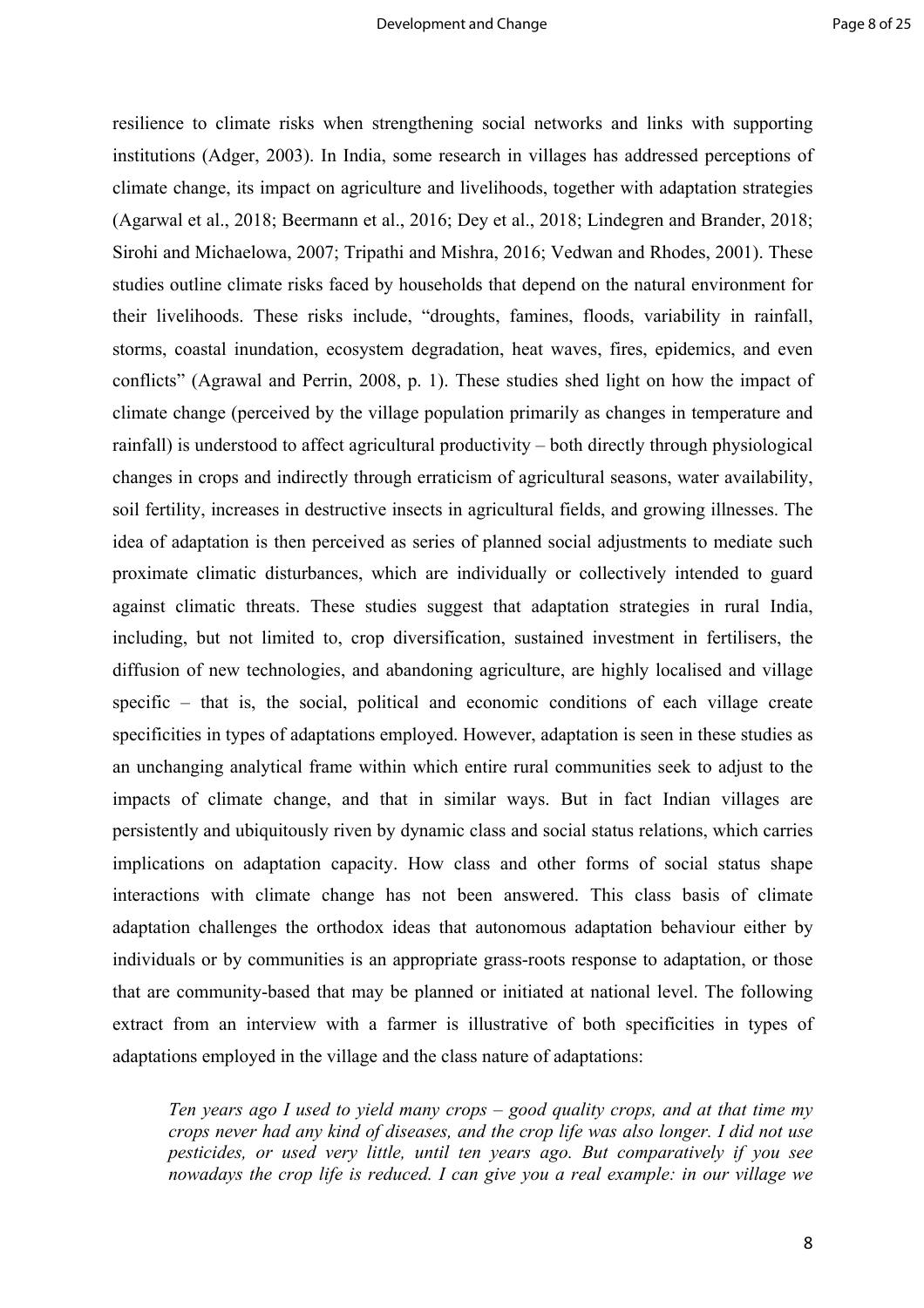*are unable to grow the vegetable Dodka (Ridge gourd luffa, or Chinese okra, or Estropajo). Dodka in this village is vulnerable to different kinds of diseases. Hence nobody grows Dodka. Also nowadays new diseases have started with tomatoes too. The cost of purchasing pesticides is also high and as a small farmer I cannot afford it. So instead of growing tomatoes in three seasons, now I only cultivate them twice or once in a year. Because first and foremost, we are not getting proper market price for it, and secondly the expenses on tomatoes is unbearable for me. At this time [August] I yield tomatoes, and the rest of the year I really don't care much about it. Because in summer there is lots of heat, and hence tomatoes get infected with lots of diseases. Sometimes it also happens that I don't grow any tomatoes during one year because the weather condition in that particular year is not favourable. But nowadays there are latest technologies for agriculture, which I personally do not have access to. But if you see the bigger landowners have all new technologies like Mulching paper hath Roll. Now they have also started controlling the eggs of the insects, but I do not have access to any of those things. My land is small and I do not have money capital to face the unfavourable environmental changes.*

Yet alongside difficulties of crop variation or equal access to technology, rural households suffer from the legacy of unequal land and water distribution within the same village – and which for poor households form significant barriers to household reproduction through agriculture. At an all-India level, by 2005–06 almost 65 per cent of agricultural households owned less than one hectare and a further 19 per cent owned between one and two hectares (Basole and Basu, 2011, cited in Taylor, 2015). The intense pressures upon households with smallholdings to provide the means for subsistence results in incorporating diverse livelihood strategies. Moving away from agriculture has become a key adaptation mechanism – it reduces dependency on the income from farming that has become unreliable due to changes in precipitation and deterioration of soil quality (Taylor, 2015). While our data indicates that lack of capacity to adapt to climate change may mean that that agriculture is no longer a sufficient means of social reproduction for a majority of households, the opportunities for off-farm employment nevertheless have expanded in an uneven fashion (Taylor, 2015). As explained by a respondent:

*Because of decline in the soil quality and overall the bad condition of the land, the natural fertilizer in the land is getting reduced. Also many people of this village have migrated to work in factories and other ad hoc work in cities, hence keeping animals and taking care of animals has also reduced. Because of that the natural fertilizers like cow dung etc. has reduced and instead artificial fertilizers are being used. Also because bigger farmers have capital money, hence they are using fertilizers and pesticides full of chemicals, and do cash crops, while small landholders who have no access to water or capital depend entirely on rain, and if there is less rain, or sometimes more rain than regular, then their crop fails and they have to earn income through manual labour in nearby factories. Some small farmers have left agriculture*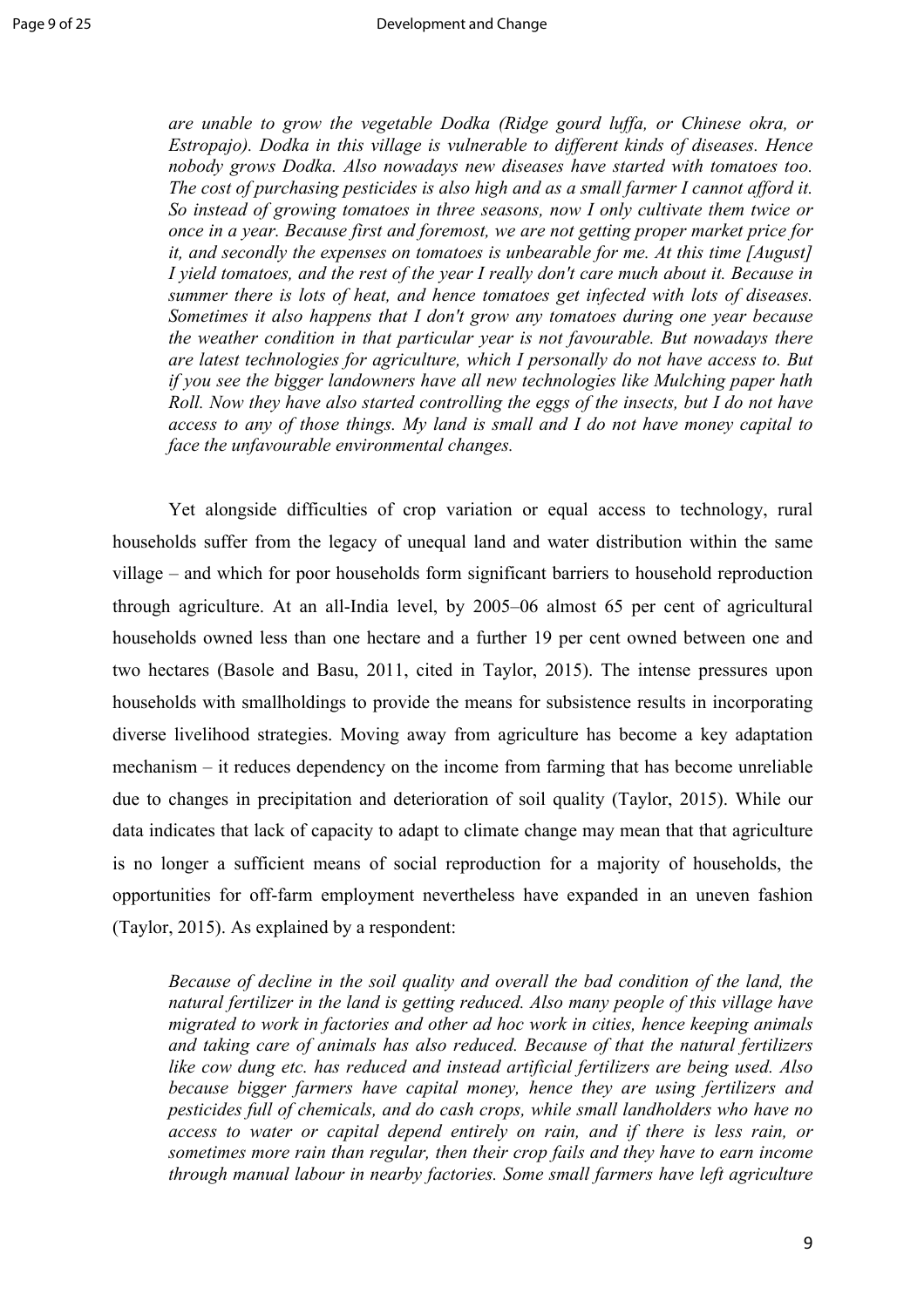*altogether because of that and do casual manual wage work in urban areas or in factories and workshops in nearby towns.* 

Yet livelihood 'diversification' has proven extremely uneven within rural India. A detailed study of livelihood diversification in the village (Aslany, 2018) shows that while some diversification strategies did succeed in increasing real incomes for some, for most small farmers it has offered little opportunity to cope and to mitigate low productivity in agriculture, which in turn have implication on class division in rural India.

## **6. The limits of individual/private and community-based adaptation models**

Given the stark realities of climate change within a village such as our study site, what existing policy frameworks for adaptation could be effective in this context? The mainstream approaches to climate change adaptations can be broadly categorised into either individual private adaptation and community-based adaption (CBA). In this section we provide an overview of each approach, offering an immanent critique of the claims of each model through examples of lived experiences of the village. In so doing, we highlight the necessity of further research into the class-basis of adaptation strategies.

Understanding the political economy of climate change at the local level is vital for any effective approach to adaptation. Economic needs of industry and production are not only leading contributors of global GHG emissions, but economic considerations such as livelihood and income are also typically placed at the forefront of all adaptation strategies. For example, it is common to have adaptation policy overlapping with development objectives (McGray et al., 2007). However, at the macro-level, most climate adaptation research remains focused either at systems of international governance or national policy, lacking the necessary examination of the cross-sectoral nature of climate change at the local level. Even though rural communities form the bulk of the food and agriculture sector and are especially vulnerable to the worst impacts of climate change, existing approaches do not yet adequately engage with the role of local dynamics of power and interests in shaping governance approaches to climate adaptation – this is especially so at the village level. Cammack has shown the disconnection between some of the proposed solutions addressing climate change at the local level, highlighting the need for more concerted research into this area (Cammack, 2007). Similarly, Tanner and Allouche have argued that effective climate change initiatives must explicitly recognise the political economy of inputs, processes, and outcomes at the local level (Tanner and Allouche, 2011). Moreover, as Sovacool and Linnér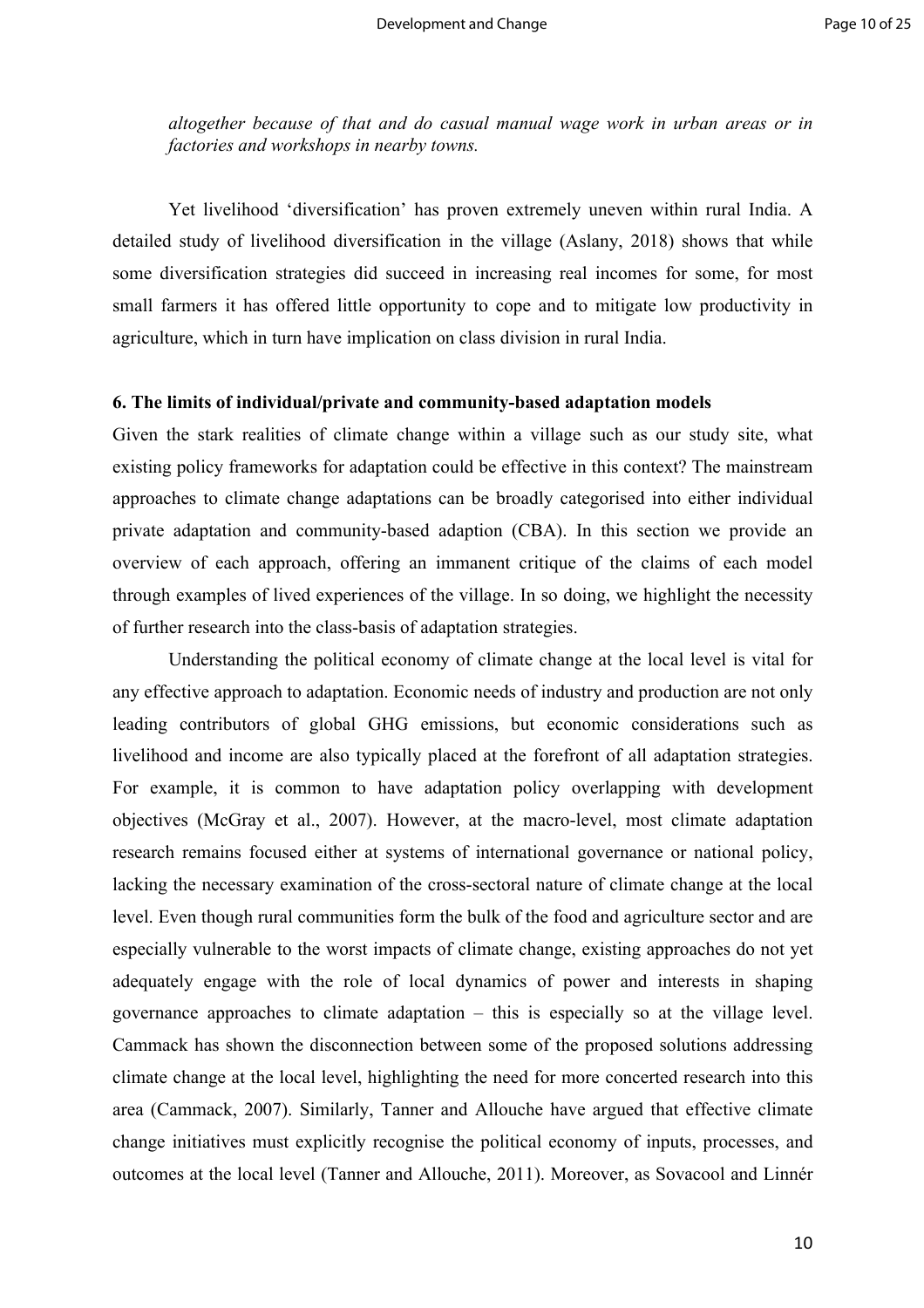have shown, adaptation projects can produce unintended, undesirable results that can become highly pernicious within communities, having uneven affects that exacerbate exiting inequalities and social discord (Sovacool and Linnér, 2016). Yet, as our data demonstrates, households within the same village are not equally affected by climate change in relations to their livelihood, nor exist under similar climate threats, due to different livelihood options and resources for adaptation.<sup>5</sup> In the absence of policy initiatives that balance competing and highly disaggregated economic, social, and political interests – and especially those that fail to factor in environmental-economic trade-offs at the local level – may have harmful, unintended consequences. The purpose of our research design is to expose the discrepancies and contradictions between individuals within the same village that emerge between the positive feedback loop of class position, climate change effects, and climate change adaptation.

In our study site, there are only individual based adaptation actions – undertaken ad hoc and utterly dependent on the resources available to the individual or household. Typically, individual/private adaptations alter behaviour according to perceived shifts in climate change, seek to minimize private economic losses, and are usually small-scale, and reactive strategies applied only *after* observing climate change impacts (Eakin and Patt, 2011). As Ostrom has shown, at multiple scales – from the individual to the village – have different perceptions, needs, and preferences and as such each make adaptation decisions based on their access to and control over resources (such as assets, time, and habitus) and decision-making power (Ostrom, 2005). When looking at village communities, individual/private adaption is fraught with problems of opposed private and climate interests, limits of scale, lack of cooperation, and competing or contradictory ends/wants – many of which have been highlighted in the Fifth Assessment Report of the IPCC the international framework for individual adaptation. Despite recognising these limitations however, the Fifth Assessment Report is largely irrelevant to rural Indian villages. The Report's emphasis on lifestyle changes are divorced from the socio-cultural context of rural India where most village communities are already car-free, do not fly, and eat largely plant-based diets. Birthrate is the only strategy applicable and yet is made devoid of key cultural and economic concerns related to Indian village communities and family systems. Even if we regard lifestyle and consumption as a factor at the village-level, its relative contribution pales in

 

<sup>5</sup> For a similar finding in Bangladesh see G.M.M. et al, "Strategies and Barriers to Adaptation of Hazard-Prone Rural Households in Bangladesh," in *Limits to Climate Change Adaptation* Editors: Leal Filho, Walter, Nalau, Johanna (Eds.), Springer, 12ff.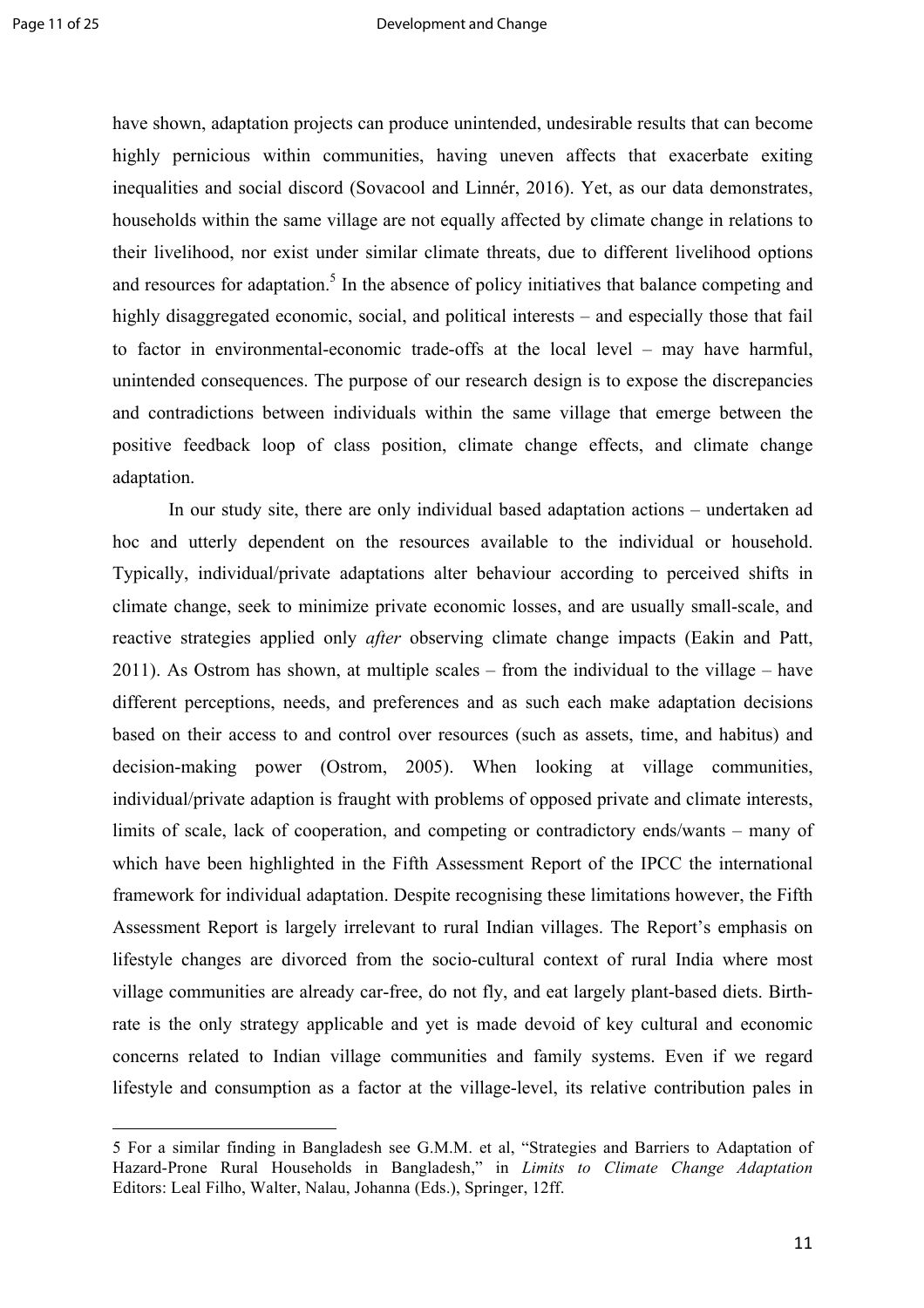comparison to the climate footprint of international corporations where 100 companies have been reported as responsible for 71% of global emissions since 1988 (The Carbon Majors Database Report, 2017). Studies have shown that, globally, the private sector is currently not held accountable for adaptation finance or adaptation expenditure; there is no evidence that mobilised private adaptation finance leads to the desired adaptation outcomes in developing countries; and there is little evidence that mobilised private adaptation finance leads to desired adaptation outcomes (Pauw, 2017).

Given the individualised nature of village income to each household, adaptation actions such as infrastructure and access to climate technologies are simply too expensive to implement privately – even though they may be technically effective. In order to increase the number of possible desirable adaptation actions, a village society – and each household within it – needs more disposable resources that can be dedicated to adaptation. This requires both fair collective decision-making processes but also economic and technical resources to undertake the strategy. Yet such solutions suffer from two problems as our findings suggest: Indian villages are not necessarily collective but tend to be structured loosely around individual household decision-making processes; and secondly, there is little economic resources or education/technology transference to underpin these individual/private adaption strategies.

Our data show that access to, or control over, assets or social status is a fundamental constraint to the effectives of individual/private adaptation strategies (all interview extracts are illustrative of this). Primary barriers to individual/private adaptation revolve around the lack of availability or access to financial resources or assets to adopt adaptation practices (Bryan et al. 2013; Brouwer et al., 2007; Gbetibouo, 2009; Deressa, et al. 2009). As we have found, the bargaining power over access to water or soil is one of the major issues facing small and marginal farmers like Sagar who told us:

*Mud and wet soil are being dug and taken away from the hills in the village [which is the common land] by the upper class big farmers [large landowners] or upper caste households in the village. That is a good quality soil. They also engage in lots of tree cutting – I have seen it myself many times. These big farmers in a way contribute to the adverse environmental changes in the village. Some of them take the mud [wet soil] from the hills and sell the mud to the smaller farmers who have no access to irrigation. Sometimes they also divert the water towards their own land. We cannot say anything to them, as they are the upper class. Some of them also sell water to small farmers who have no access to irrigation. Water access in our village is limited and is always in the disposal of upper class farmers. We small farmers mainly rely on the rainwater for our farming and therefore plan our crop accordingly. Nowadays the rain is also unpredictable and irregular so planning becomes very hard.*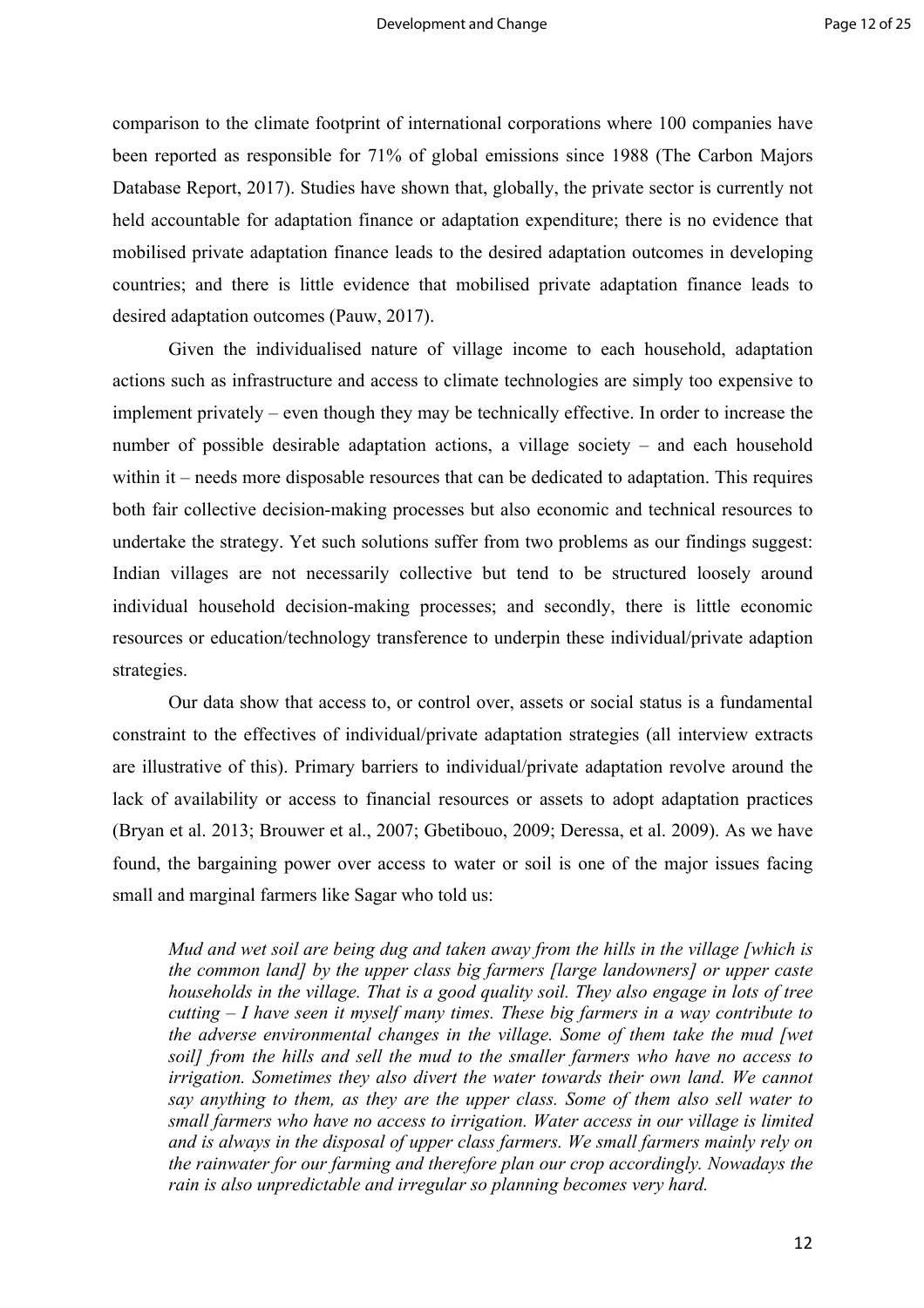In response to a question about community planning to reduce the impact of climate change, another farmer told us:

*In our village each and every person handles the situation individually because each and every household has a different size of land or different access to water-well, and therefore different money capital available. It happens that sometimes some people face some financial problems so they sell mud etc. So there is no community planning. But sometimes we come together and decide that we should all together sell the mud of the hills, because it is the common land of the village and should therefore benefit all of us. But it is not possible because the big farmers oppose it. These big farmers are not present in the village themselves – they are mainly living in cities. But they appoint a middleman to take care of that land and sell the mud on their behalf. That is how things are done here. So we can say they are mud thieves (Maati chor). Selling mud is wrong.*

Other studies confirm our observations. For example, studies sensitive to the context of Indian villages has shown that water trading can give individual irrigators who understand the system and have the financial capacity to purchase water far greater flexibility in adaptation, thereby exacerbating existing inequalities within the community (Bryan and Berhman, 2013; Taylor, 2015). Similarly, farmers acting individually may choose to expand agricultural production or begin to use invasive methods (chemical and pesticides) as a response to climate change, leading to resource degradation and increasing the burden on other members of the community. These actions then become maladaptive, increasing the vulnerability of individuals, institutions, sectors, or regions (Barnett and Campbell, 2010).

Studies demonstrate that the influence of social capital on the effectiveness of individual adaptation, alongside individual preferences, knowledge, and interests (Bryan and Berhman, 2013). The UNFCC has stated with high confidence that individual and societal knowledge influences the capacity to develop and use technologies to achieve adaptation objectives (UNFCCC, 2006; Adger et al., 2007). Yet it is important to refract such rationalchoice assumptions with how class relations intersect across any other number of other individual characteristics. One particularly important class intersection is gender. Bryan and Behrman have shown how gender has a profound impact on individuals' ability to cope and adapt with climate change. In rural India, women are largely excluded from lands right and from participating in group decision making to change such social status, thus constraining them from many forms of adaptation. When collecting data, there was a fundamental difference in male and female responses. Women were often unable to provide accurate answers to questions, and were often hesitant and uncertain in their responses, and therefore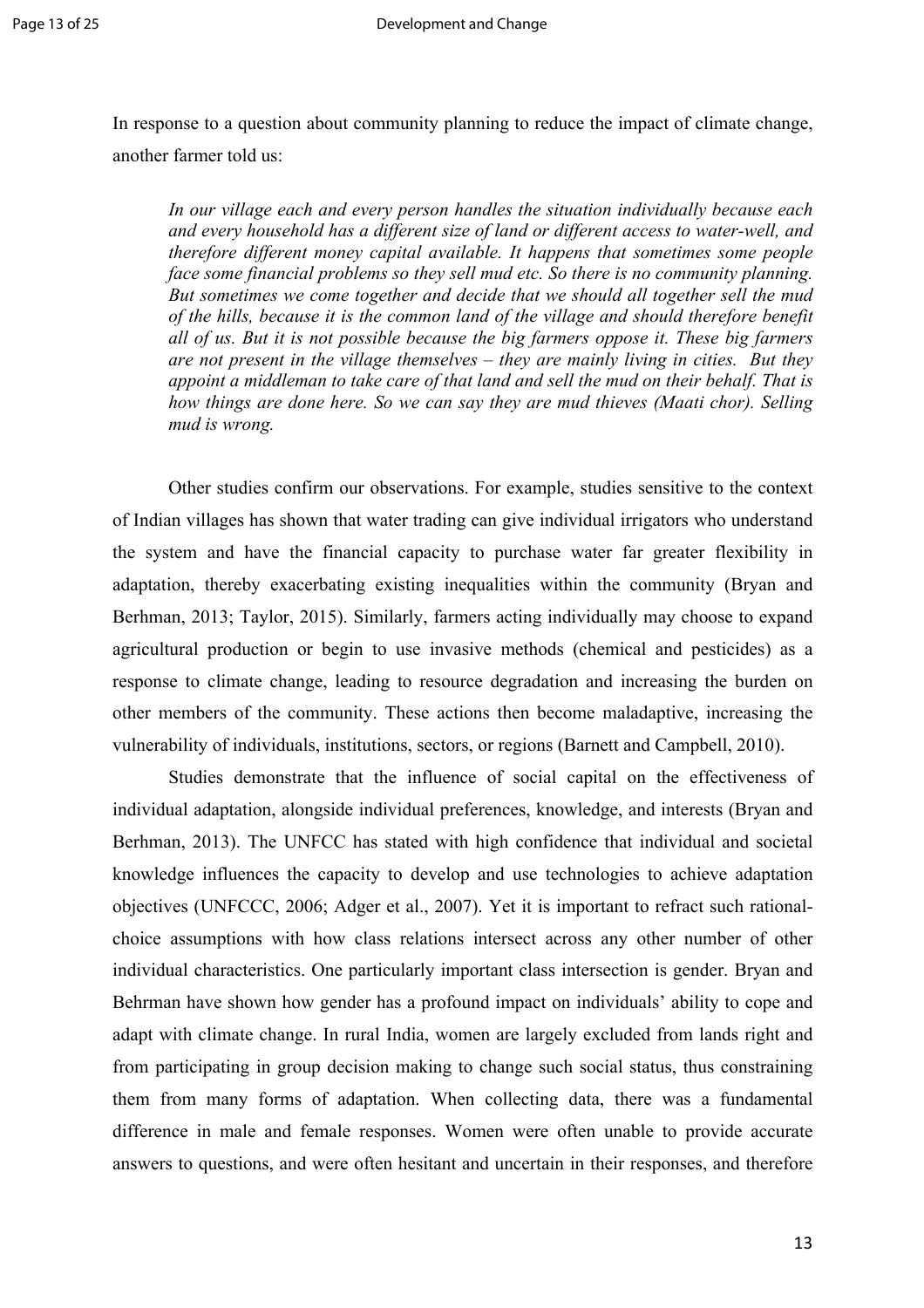were unable to give opinions on the topics. Many women stated that they were not familiar with the topic of climate change, or its impact on livelihood, or adaptation strategies, which made them less confident of engaging in the interview. Evidence suggested women were largely excluded in the household decision-making without which many adaptations cannot be utilised.

Furthermore, data gathered showed that members of upper class or big landowning class in the village are differentiated from other classes by its successful accumulation of capital (land and irrigation), which enabled members to systematically hire-in wage labourers and appropriate the surplus value from the labour power of others, investing this surplus in the expanded field of non-agricultural productive units. Such accumulation strategies through diversified modes of accumulation among the member of the upper class are due to their abundant water access. This allowed big landowning to be relatively unconcerned with securing water supplies or to invest in irrigation facilities, which reduced their need to reinvest in agricultural development and for this surplus capital to be available for reinvestment away from agriculture. In contrast, for small landholders with little access to capital and who often have little access to irrigation, greater care and financial investment is required to develop agricultural facilities and maintain subsistence levels. The example of the biggest landowner in the village, illustrates such diversification. He owns a total of 25 acres, of which 15 acre is under rice cultivation. Having farmed all his land until a decade ago, he now leases out 10 acres to a factory on a 50-year contract. He stated that doing business is 'more trendy' than doing farming, and is more profitable. Other sources of family income include investment in real state and a dairy business, generated from their own livestock. When I asked how he invested his extra income he stated: 'I invest my capital in purchasing lands, and then selling those lands in one or two years. I earn good money in that. I also invest a lot in private education for my children.'

Outside these contradictory interests of private accumulation and environmental protection, individual/private adaptation is also limited by the fact that both individual and social characteristics (such as those particular to each village locale) may act as deep-seated barriers to adaptation (Adger et al., 2009, in Klein et al., 2014) – also shown in the interview extracts above. Within Indian villages, understanding how the characteristics of ethics, knowledge, attitudes to risk, cultural values, and decision-making processes both constrain and enable adaptation must be taken into account (Adger et al., 2008). One of the most important is community norms or values that may conflict with adaptation strategies. Rohan has shown how both individuals and groups have associated value systems (defined as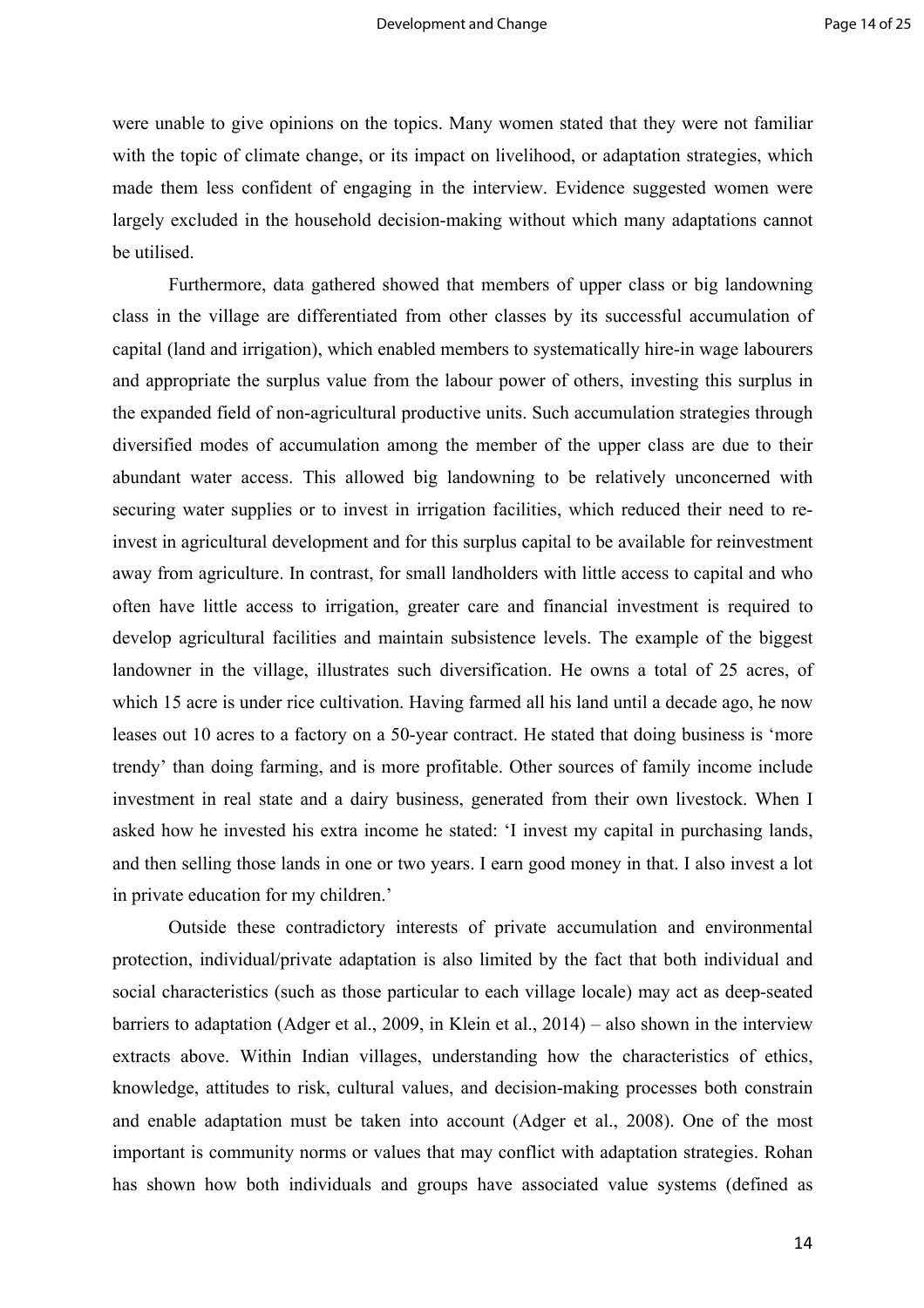meaning-producing cognitive structures) that integrate members into predictable relations amongst value priorities (Rohan, 2000, p. 270). These value systems play an important role in responding to climate change adaptation as they frame what is to be prioritised at the village level. For example, it has been shown that communities prefer to implement activities that they are familiar with (Spires, Shackleton, and Cundill, 2014). Yet, it is important that values are not presented in such a way as to render village-systems as operating under uniform value-systems as these may be hegemonic but are always contested. Individuals and households may challenge and dissent from such values, pursing different adaptation strategies. As stated simply by Piggott-McKellar et al., 'while a barrier may be perceived as such by one actor, it may not be the case for another, depending on how something is valued' (Piggott-McKellar et al., 2019, p. 3). Climate change that poses limits to the sustainability of an individual farmer may not be perceived or felt by another farmer due to either highly localised environmental variations, differences in the type of produce/crops, and regarding access to resources. Even where values hold across a village community, individuals have their own perspectives about what are acceptable, tolerable, or intolerable risks. When uniform values are absent, there is usually also discordance or lack of cooperation capable between individuals acting privately within the same village that may lead to competing and even contradictory ends. For example, some local governments in Australia have reported the difficulties in pursuing adaptation efforts owing to perceived conflicts between potential adaptation options and the values and preferences of individuals and stakeholder groups within the community (Measham et al., 2011, p. 917). Other studies have found this cooperative lack may lead to a duplication of efforts and a waste of scare resources, or in the worst cases, conflicting outcomes (Lipper and Pelling, 2006).

Many have argued that to avoid the negative outcomes of individual/private adaptations that communities must work collectively, rather than individually, to address the many challenges they face (Bryan and Behrman, 2013) – and CBA has become one of the most popular alternative models. CBA is defined as "a community-led process, to empower communities by being based on their priorities, needs, knowledge and capacities (Reid et al., 2009, p. 13, cited in Piggott-McKellar et al., 2019). Inter alia, CBA requires: collective action and social capital; long–term impact into planning processes; integration of local knowledge and perceptions of climate change and risk; to be led by local decision-making processes; to be in accordance with community priorities and needs (Hickey and Mohan, 2004). In these ways CBA aims to address the root causes of vulnerability within communities (Ayers and Forsyth 2009) through the co–production of adaptation strategies made between local needs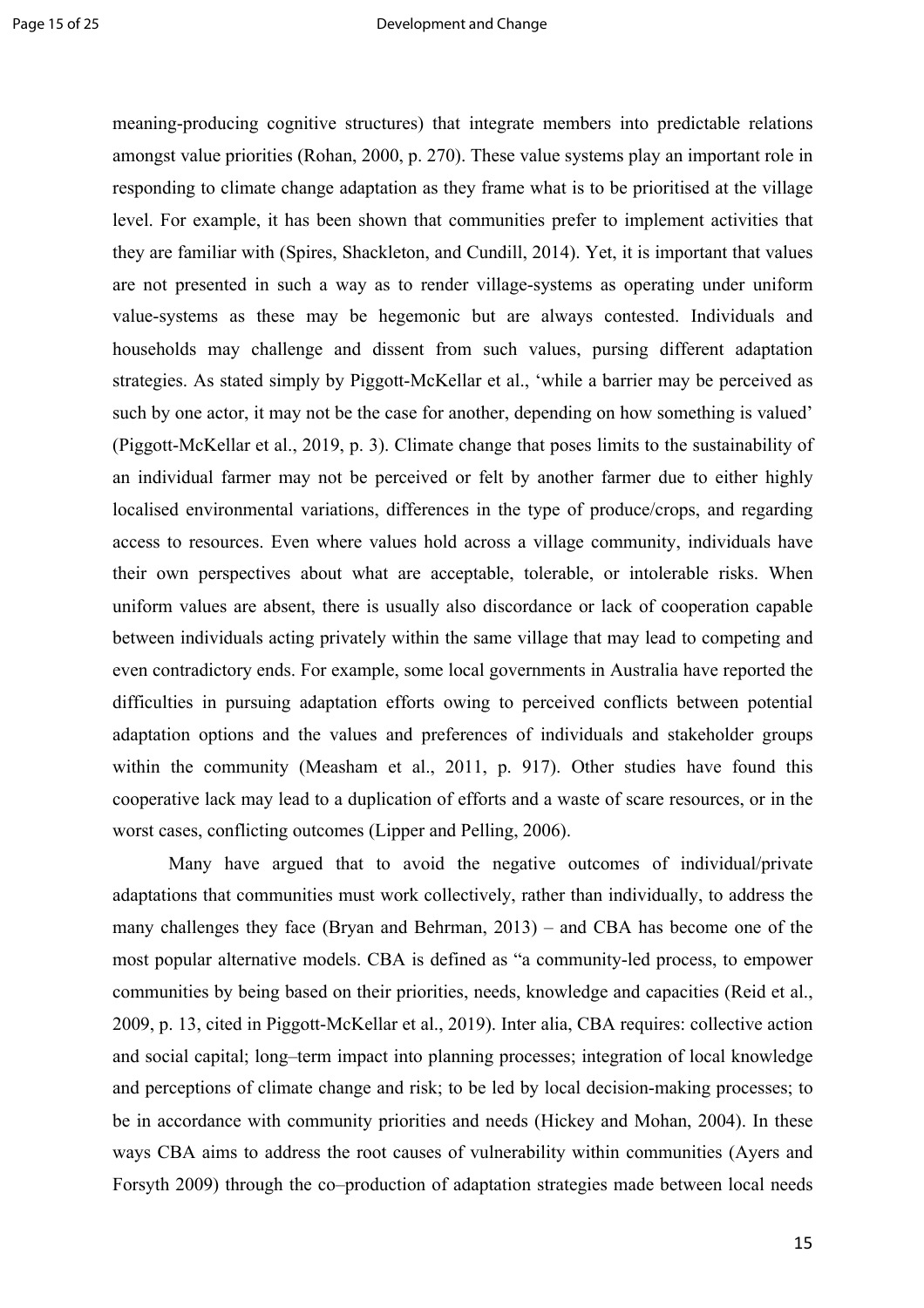and inputs with external scientific or policy experts that promises to be more effective than individuals acting alone. Given that climate change impacts and adaptive capacity are location–specific, CBA at the village level appears crucial to any successful adaptation strategies in rural India. Indicative of this view is a small but growing body of literature on CBA and rural development (Adger, 2003; Ayers and Forsyth, 2009; Dodman and Mitlin, 2011) that highlights that such approaches may strengthen social networks and thereby increase community resilience to climate change (Adger, 2003).

Given these promises, it is disconcerting that the ways in which CBA models are produced and enacted has, in most cases, been shown to be far from its principles (Carolan 2006). A key limitation is that many CBA projects are not participatory (Leventon et al. 2014; Simane and Zaitchik, 2014). Piggott-McKellar et al. have undertaken a review of the barriers to community-based adaptation that is comprehensive (Piggott-McKellar et al., 2019), showing that CBA initiatives are usually implemented hierarchically in top-down processes, lacking genuine and meaningful community participation under the guise of 'consultation', with external priorities and outside decision-making structures retaining real power (Piggott-McKellar et al., 2019; Reid and Schipper 2014). Such top–down approaches may not be in the best interest of the community, concentrating on economic and sectorial risks rather than the livelihood vulnerability in local communities (Ayers, 2011), or neglecting the community's participation in policy-making and implementation (Agrawal and Perrin, 2008). CBA has been looked at through disaster risk management (Liu et al. 2016; Stone et al. 2014), natural resource management (Measham and Lumbasi, 2013; Mountjoy et al., 2013; Mountjoy et al., 2016), and tourism (Ruiz-Ballesteros, 2011; Sebele, 2010) but not through class relations at the village level – so that CBA is inherently abstracted from local context of rural India. Piggott-McKellar et al. show the disparity between critical academic literature on CBA and what is actually being implemented on the ground – calling it a "dearth" of analysis (Piggott-McKellar et al., 2019, p. 4). Without understanding the class differences between individuals and households within the village society, CBA's commitment to the principle that adaptation be driven by the community will remain partial, a hierarchical imposition rather than co-production of adaption.

We agree with Adger et al. that the ability of individuals, households, and villages to respond to climate change depends on the *context* in which it occurs (Adger et al., 2009). Yet this context must include *all* factors that determine adaptive capacity and therefore specifically include class relations. That is, as rural households suffer under livelihood pressures that further complicate adaptation, CBA must be integrated with the complexity of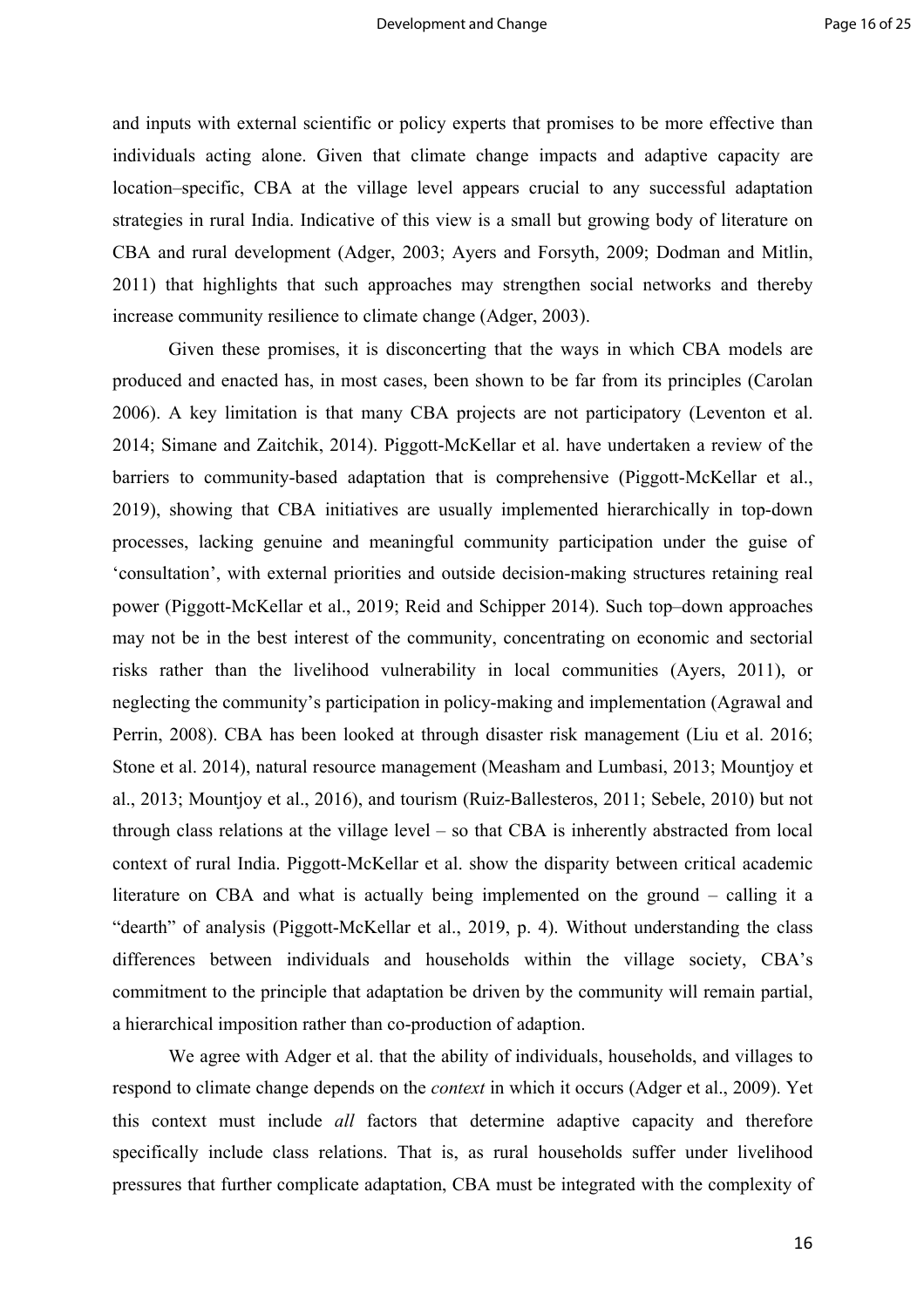class relations alongside its usual focus on development, disaster risk, and livelihood resilience (Davies et al., 2009; Heltberg, Siegel, and Jorgensen, 2009). For example, in rural Bangladesh, Amin, Rai, and Topa (2003) have shown that while CBA activities are successful in reaching the poor they are less successful in reaching the vulnerable, and unsuccessful in reaching the vulnerable poor. If village societies are not seen in direct reference to their actual existing class relations, adaption can result in exacerbation of existing inequalities and levels of marginalisation (Buggy and McNamara, 2016). At the same time, CBA must also recognise that individuals and households within the same village do not have a monolithic set of interests, priorities, or abilities to participate and thus, as Byran and Behrman have argued, social differentiation by economic status and class, age, ethnicity, gender, and social status are of crucial significance in any CBA actions. However, little research has yet been directed to the intersection of class with gender, race and caste in relation to climate adaptation. Our interviews consistently showed the lack of communitybased adaptation planning. For example a farmer who owns 2-acre of agricultural land told us:

*In earlier times frankly speaking all used to help each other. For example, during summer, when we did not have much work, we used to take up various collective activities, like cleaning the village, making roads, or taking care of the agricultural waste. But unfortunately now in today's time nobody is ready to listen to anybody or participate in collective actions.* 

Another farmer gave us a similar narrative:

*A solution to a problem only comes when each and everyone gives his cooperation. Government finds out what calamity has taken place and how much losses have occurred, and as per that people are given benefits, and accordingly that final report is prepared by Government authorities. But if you talk about the village, village people do not cooperate. Because in the village each and everyone's thoughts are very different. Every individual just thinks about himself. Every person has a big mountain of thoughts about himself only. Everyone is facing his or her individual problems. Hence we do not come together to face environmental challanges. How is it in big cities [he asked us]? I don't know about the thought processes in cities.* 

For CBA to be genuine initiatives must be framed around the capacities – material and institutional - that already exist within communities (Dean, Green, and Nunn, 2017). As such CBA must tread a fine-line: comportment with local cultural and institutional conditions and, at the same time, to ensure that all members of the community have the ability to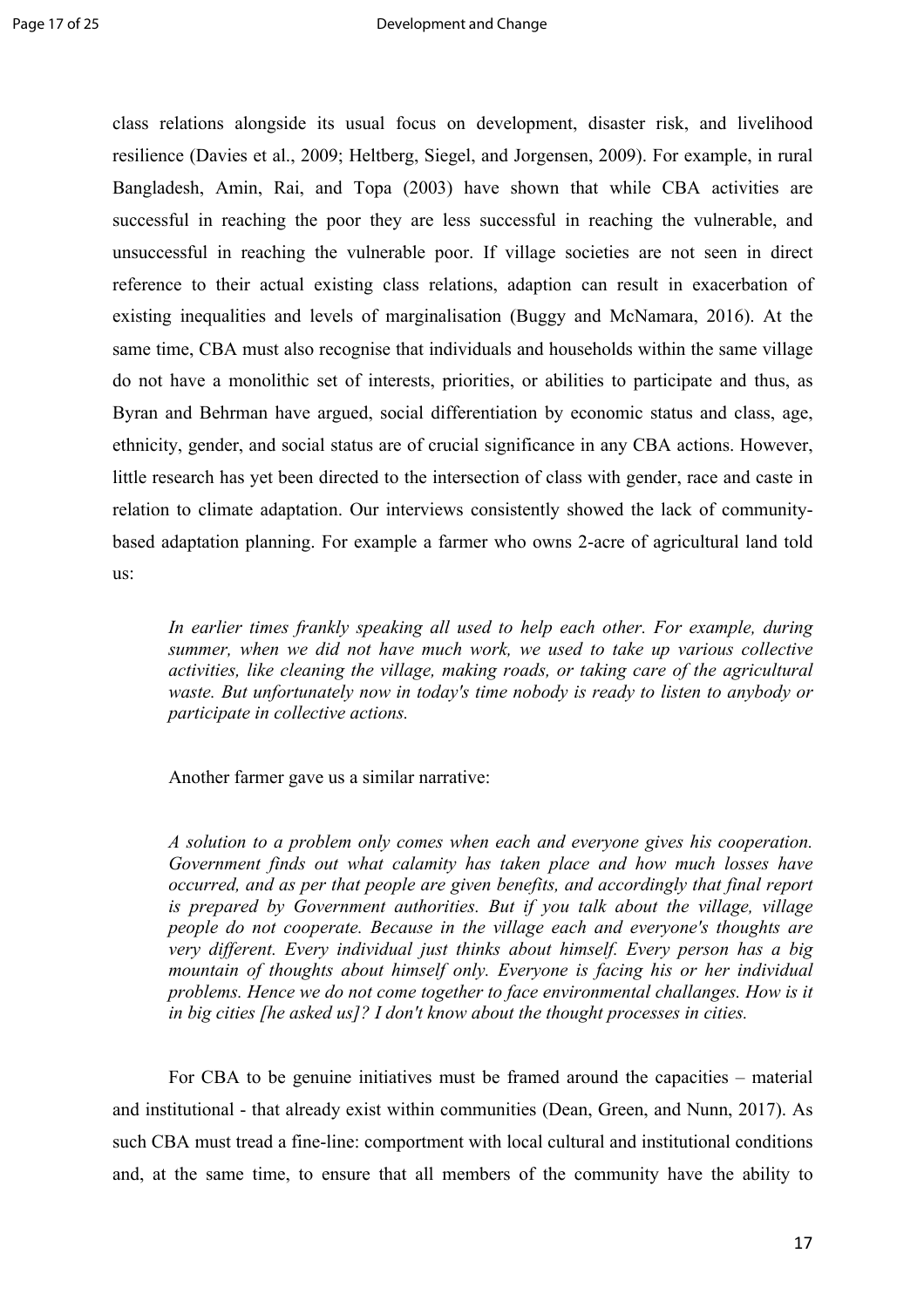meaningfully participate in these structures, without which CBA would merely become a tool of power and privilege. The broader impact of CBA depends on who within the community is able to participate in CBA strategies, and how. A number of variables, including age, wealth, ethnicity, social status or gender, have been shown to shape the ability of community members to participate in CBA strategies (Thomas and Twyman, 2005; Eriksen and Lind, 2009; Schwartz et al., 2011). Yet certain village members may disproportionately hold decision-making power or control over community assets, land, political channels, knowledge, cultural norms and values. Here, deeply entrenched social institutions may determine which group members will be able to have a voice and ultimately exercise power. As with individual-adaptation barriers, many poorer village members may not have access to key complimentary assets (land or money) necessary for participation in CBA. Our research highlighted the absence of either vertical or horizontal institutions or governance structures related to climate change.

The ways in which CBA can be 'community-based' are myriad, from deliberative, grass-roots, to broad engagement of stakeholders or even consultations. What distinguishes CBA is that it must be aligned with the community needs and perceptions (Piggott-McKellar et al., 2019, p. 13) and it is here that scholarly critique must be focused. Of particular concern is how top-down approaches continue to be used in CBA projects under the guise of being "community based" (Reid and Schipper, 2014). Many national-plans often fail to adequately include local communities and institutions in the policy–making process and in implementation of adaptation efforts (Agrawal and Perrin, 2008). As argued by Piggott-McKellar et al. (2019: 6), the assumption behind CBA that "community" can represent a cohesive, unified, and homogenous group, however: "this assumption can be misleading given that communities contain both individuals and groups of people that have different socio-political characteristics including varying levels of access to and control over services (such as education and health care), resources, decision making, and political influence, among others. This results in some people, or groups of people, within communities being more marginalised and vulnerable than others." Our class relational approach, offers an immanent critique of the claims of CBA exposes the gap between its promise and reality, by examining CBA efforts in concrete terms. Such knowledge must be embedded in real class relation of the recipient communities to be effective, to provide a more holistic and deeper understanding of how CBA barriers can be addressed according to communities themselves and thus provide better outcomes at the local level. Without this move enmeshed within real economic concerns of people, CBA activities whether directed to livelihood resilience (such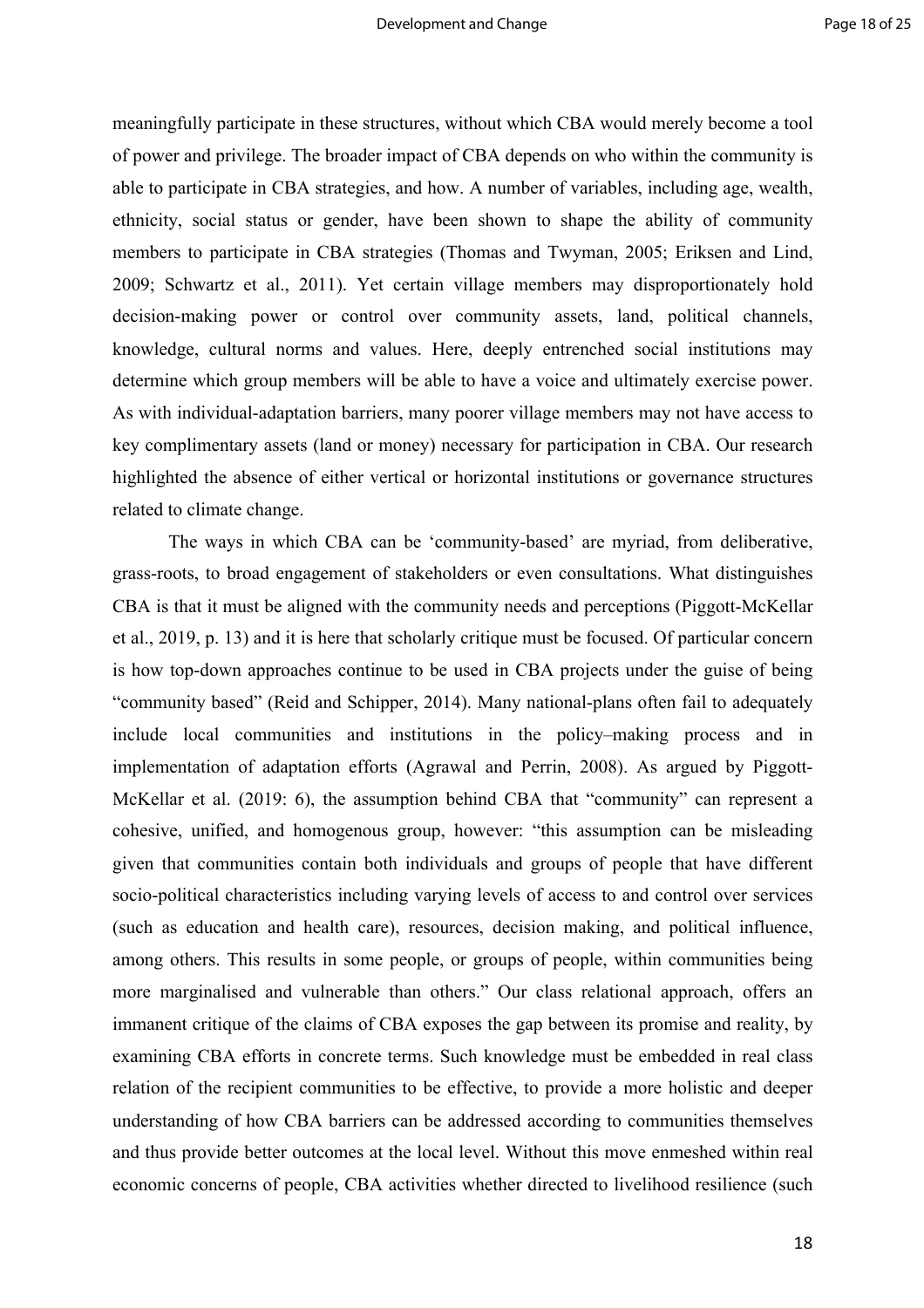as income diversification and agricultural technologies); disaster risk reduction; capacity strengthening of government institutions and local civil society; and advocacy and social mobilisation (Girot, Ehrhart, and Oglethorpe, 2012) may have pernicious outcomes in already class-riven village societies.

## **7. Conclusion**

Literature on climate change adaptation highlights how adaptation is an inherently "political" process; it produces "winners" and "losers" in terms of distribution of benefits and costs (Adger et al., 2006; Eriksen and Lind, 2009). What we have observed in our study village is that the class basis of the village differentiates the adaptive capacity of its people, compounding existing economic and climate inequalities. This suggests the presence of different social-economical classes within the same village community, depending on how each individual or household relies on environmental factors for subsistence or labour, a finding that highlights the urgent need for a deeper engagement with the class basis of adaptation at the local level, something only future research can determine. Both individual/private and CBA adaptation models are confounded by the class-basis of village life, and yet little research is being undertaken into this complexity without which adaptation policy cannot ameliorate climate change effectively. In this way, our findings agree with Piggott-McKellar et al. (2019) that CBA initiatives must overcome the assumption that communities are a cohesive, united group and instead view them in their concrete differences, heterogeneity, and unequal characteristics. Furthermore, we agree that it is important that CBA is not idealised as a panacea for the implementation of adaptation initiatives without understanding the local socio-political context, inclusive of class. A class-relational approach promises to offer an added dimension to understanding the complexity of a village society by showing how, and in what ways, individuals and households within the same village community have divergent adaptation capacities.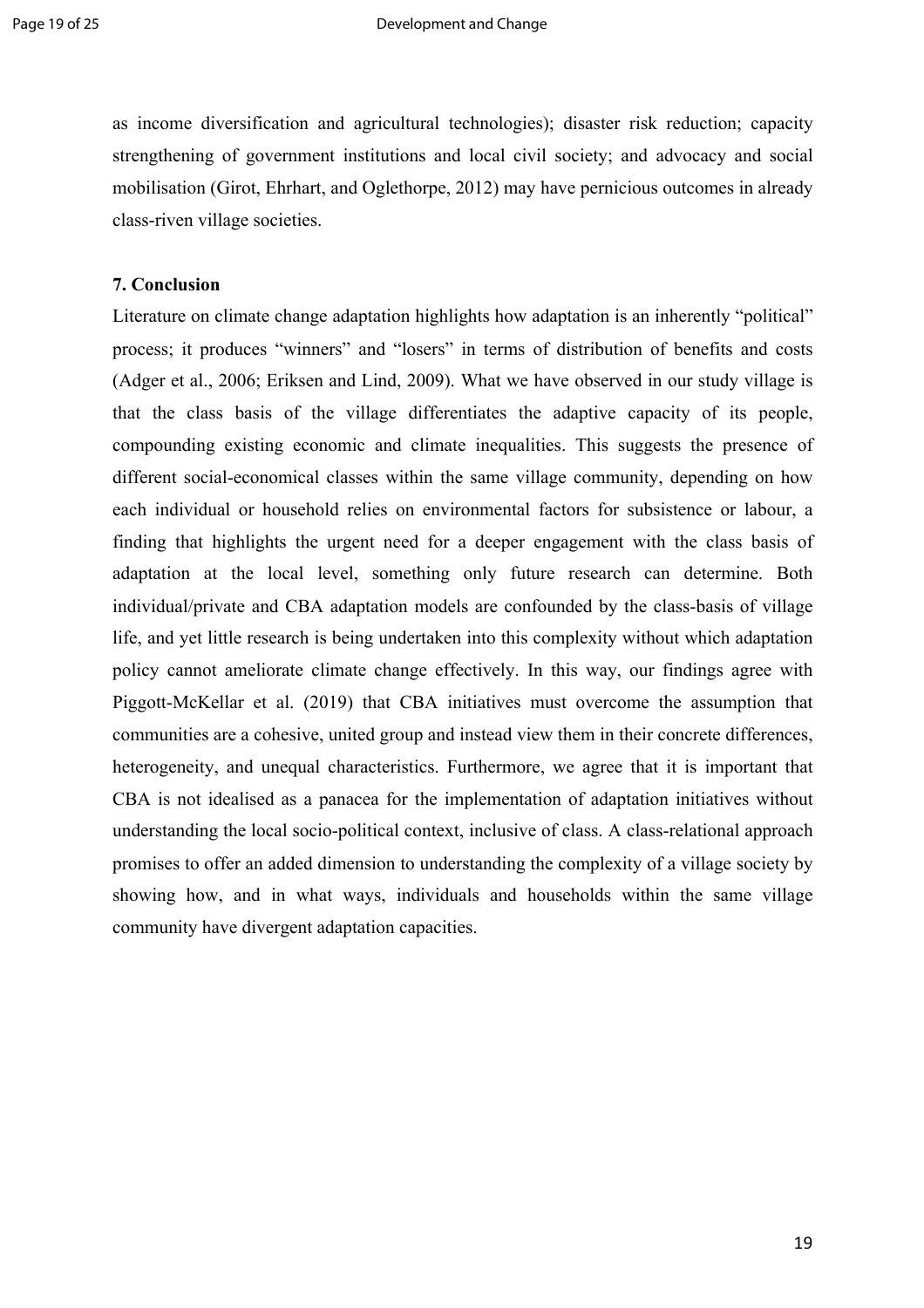## **References**

Adger, W. N. (2003) 'Social capital, collective action, and adaptation to climate change', *Economic Geography*, Vol. 79, pp. 387–404

Adger, W. N., S. Dessai, M. Goulden, M. Hulme, I. Lorenzoni, D. R. Nelson, and A. Wreford (2009) 'Are There Social Limits to Adaptation to Climate Change?', *Climatic Change*, 93 (3–4): 335–354.

Adger, W.N., Dessai, S., Goulden, M., et al. (2008). Are there social limits to adaptation to climate change? Climatic Change. 93: 335-354.

Agarwal, P. K. et al. (2018) 'The climate-smart village approach: framework of an integrative strategy for scaling up adaptation options in agriculture', *Ecology and Society*, 23(1): 14.

Agrawal, A. and Perrin, N. (2008) 'Climate adaptation, local institutions and rural livelihood', *IFRI Working Paper*, No. W081-6, Michigan: International Forestry Resources and Institutions Program, University of Michigan.

Amin, S., A. Rai, and G. Topa (2003) 'Does microcredit reach the poor and vulnerable? Evidence from Northern Bangladesh', *Journal of Development Economics*, 70: 59–82.

Annah E. Piggott-McKellar, Karen E. McNamara, Patrick D. Nunn & James E. M. Watson (2019): What are the barriers to successful community-based climate change adaptation? A review of grey literature, Local Environment, DOI: 10.1080/13549839.2019.1580688

Assam State Action Plan on Climate Change (2015 - 2020). Report. Assam: Department of Environment and Forest, Government of Assam, India, September 2015. pp. 1-127.

Aslany, M. (2018) *The Rural Middle Classes in India*, PhD Thesis, King's College London.

Awasthi, A. (2018) "Why India needs to worry about climate change," *BBC News*, (25 October 2018), Available at: https://www.bbc.com/news/world-asia-india-45949323

Ayers, J., and T. Forsyth (2009) 'Community–based adaptation to climate change: Strengthening resilience through development, *Environment*, 51 (4): 22–31.

Barnett, J., and Campbell, J. (2010) *Climate Change and Small Island States: Power, Knowledge, and the South Pacific*. London; Sterling, VA: Earthscan.

Basile, E. (2009) 'The Institutional Embeddedness of Indian Rural Capitalism', in Basile, E. and Mukhopadhyay, I. (Eds.) *The Changing Identity of Rural India: A Socio-historic Analysis*, New York: Anthem Press, pp. 31-62.

Basole, A., and Basu, D. (2011) 'Relations of production and modes of surplus extraction in India: part I – agriculture', *Economic & Political Weekly*, XLVI(14), pp. 41–59.

Beermann, J., Damodaran, A., Jörgensen, K. & Schreurs, M. A. (2016) 'Climate action in Indian cities: an emerging new research area', *Journal of Integrative Environmental Sciences*, Vol. 13, No. 1, pp. 55-66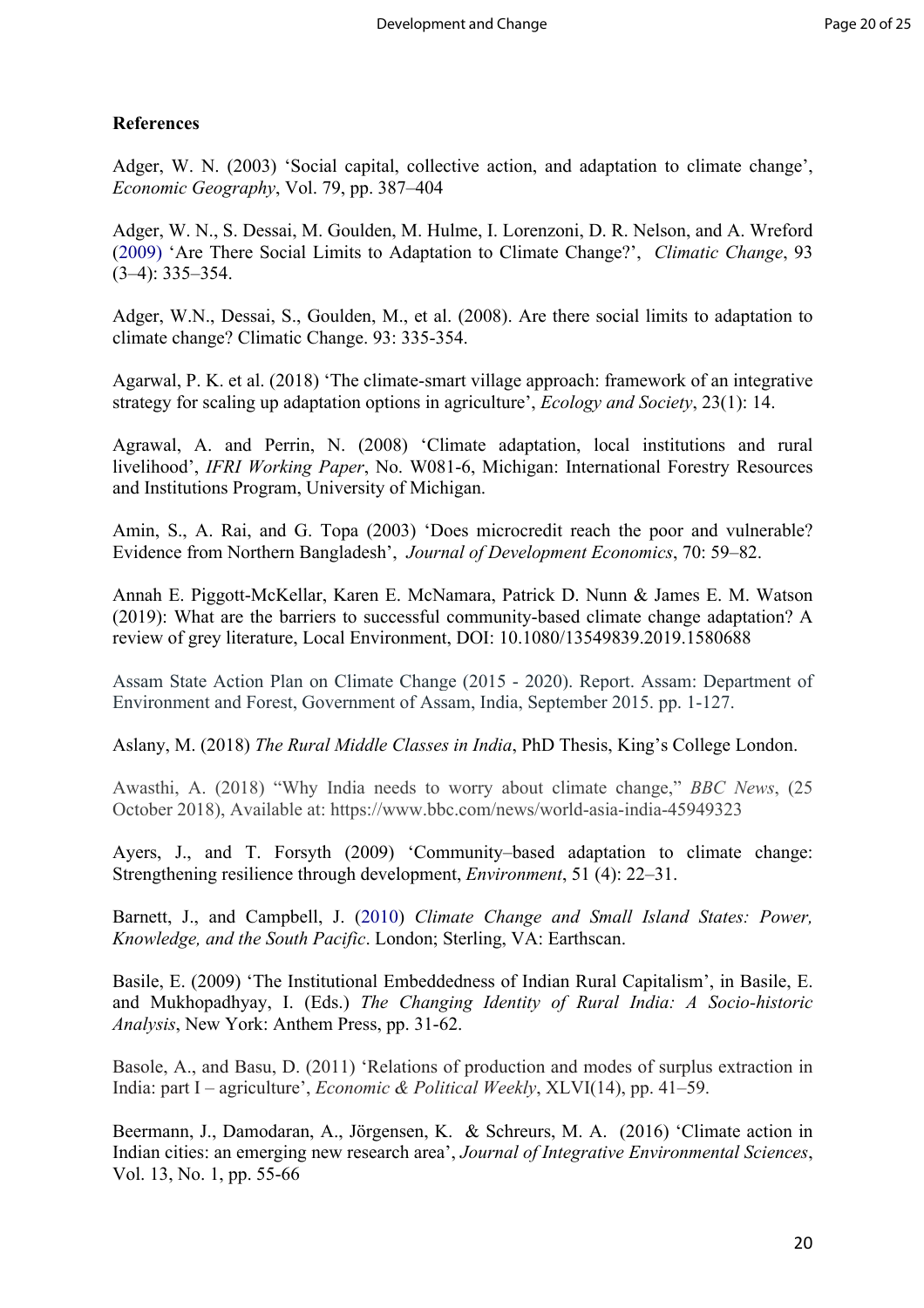Brouwer, R., S. Akter, L. Brander, and E. Haque. 2007. Socioeconomic vulnerability and adaptation to environmental risk: A case study of climate change and flooding in Bangladesh. *Risk Analysis* 27(2): 313–326.

Bryan, E. & Behrman, J. (2013) 'Community–based adaptation to climate change: A theoretical framework, overview of key issues and discussion of gender differentiated priorities and participation', CAPRi Working Paper No. 109. Washington: International Food Policy Research Institute.

Bryan, E., C. Ringler, B. Okoba, C. Roncoli, S. Silvestri, and M. Herrero (2013) 'Adapting agriculture to climate change in Kenya: Household strategies and determinants', *Journal of Environmental Management* 114: 26–35.

Buggy, L., and K. E. McNamara (2016) 'The Need to Reinterpret "Community" for Climate Change Adaptation: A Case Study of Pele Island, Vanuatu', *Climate and Development*, 8 (3): 270–280.

Cammack, D. (2007) 'Understanding the Political economy of climate change is vital to tackling it', Prepared by the *Overseas Development Institute for UN Climate Change Conference* in Bali, December 2007.

Carolan, M. S. (2006) 'Sustainable agriculture, science and the co–production of 'expert' knowledge: The value of interactional expertise', *Local Environment: The International Journal of Justice and* Sustainability, 11(4): 421–431.

Davies, M., B. Guenther, J. Leavy, T. Mitchell, and T. Tanner (2009) 'Climate change adaptation, disaster risk reduction, and social protection: Complementary roles in agriculture and rural growth?' *IDS Working Paper*, 320, University of Sussex Brighton: Institute of Development Studies.

Dean, A., D. Green, and P. D. Nunn (2017) 'Too Much Sail for a Small Craft? Donor Requirements, Scale, and Capacity Discourses in Kiribati', In *Island Geographies: Essays and Conversations*, edited by E. Stratford, 67–88. New York: Routledge.

Deressa, T. T., R. M. Hassan, C. Ringler, T. Alemu, and M. Yesuf (2009) 'Determinants of farmers' choice of adaptation methods to climate change in the Nile Basin of Ethiopia', *Global Environmental Change*, 19: 248–255.

Dey, T., Pala, N. A., Shukla, G., Pal, P. K., Das, G. and Chakarvarty, S. (2018) 'Climate change perception and response strategies of forest fringe communities in Indian Eastern Himalaya', *Environment, Development and Sustainability*, Vol. 19, No. 2, pp.1-14.

Dodman, D. and D. Mitlin (2011) Challenges for community–based adaptation: Discovering the potential for transformation, *Journal of International Development*, published online 25 Feb 2011.

EBRD (2011) 'Political economy of climate change policy in the transition region', in *Special report on Climate Change: the Low Carbon Transition, European Bank for Reconstruction and Development*, Chapter 4.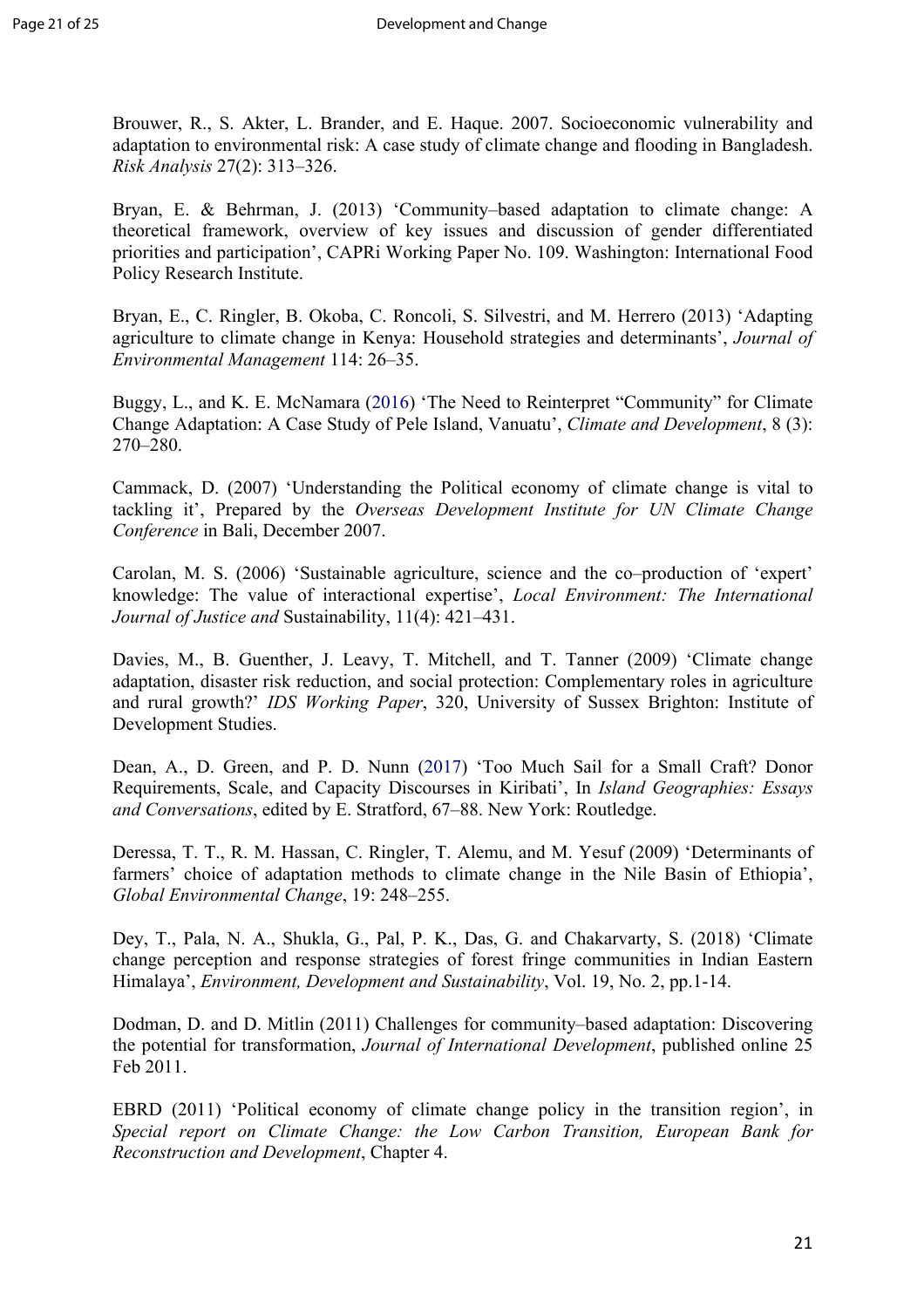Eriksen, S., and J. Lind (2009) 'Adaptation as a political process: Adjusting to drought and conflict in Kenya's drylands', *Environmental Management*, 43: 817–835.

Gbetibouo, G. A. (2009) 'Understanding farmers' perceptions and adaptations to climate change and variability: The case of the Limpopo Basin, South Africa', *IFPRI Discussion Paper*, 849. Washington, D.C.: IFPRI.

Girot, P., C. Ehrhart, and J. Oglethorpe (2012) *Integrating Community and Ecosystem-Based Approaches in Climate Change Adaptation Responses*, http://careclimatechange.org/files/adaptation/ELAN\_IntegratedApproach\_150412.pdf.

G.M.M. et al, "Strategies and Barriers to Adaptation of Hazard-Prone Rural Households in Bangladesh," in Limits to Climate Change Adaptation Editors: Leal Filho, Walter, Nalau, Johanna (Eds.), Springer, 12ff.

Hallie C. Eakin and Anthony Patt, "Are adaptation studies effective, and what can enhance their practical impact?", in *Wiley Interdisciplinary Reviews: Climate Change*, 2 (2) (2011), pp. 141-153.

Harriss-White, B. (2003) *India Working: Essays on Society and Economy*, Cambridge: Cambridge University Press

Harriss-White, B. and Janakarajan, S. (eds. 2004), *Rural India Facing the 21st Century: Essays on Long Term Village Change and Recent Development Policy*, London: Anthem Press.

Heltberg, R., P. B. Siegel, and S. L. Jorgensen (2009) 'Addressing human vulnerability to climate change: Toward a 'no–regrets' approach', *Global Environmental Change*, 19 (1): 88– 99.

Hickey, S., and G. Mohan (2004) 'Towards participation as transformation: Critical themes and challenges', In *Participation: From tyranny to transformation*, S. Hickey and G. Mohan, eds. London and New York: Zed Books.

Klein, R.J.T., G.F. Midgley, B.L. Preston, M. Alam, F.G.H. Berkhout, K. Dow, and M.R. Shaw, (2014) Adaptation opportunities, constraints, and limits. In: *Climate Change 2014: Impacts, Adaptation, and Vulnerability*. Part A: Global and Sectoral Aspects. Contribution of Working Group II to the Fifth Assessment Report of the Intergovernmental Panel on Climate Change.

Leventon, Julia, Felix K. Kalaba, Jen C. Dyer, Lindsay C. Stringer, Andrew J. Dougill (2014) 'Delivering Community Benefits Through REDD+: Lessons From Joint Forest Management in Zambia', *Forest Policy and Economics*, 44: 10–17.

Lipper, L. and M. Pelling (2006) 'Disaster risk, climate change and international development: Scope for, and challenges to, integration', Disasters, 30 (1): 19-38.

Liu, Y., K. Yin, L. Chen, W. Wang, and Y. Liu (2016) 'A Community-Based Disaster Risk Reduction System in Wanzhou, China', *International Journal of Disaster Risk Reduction*, 19: 379–389.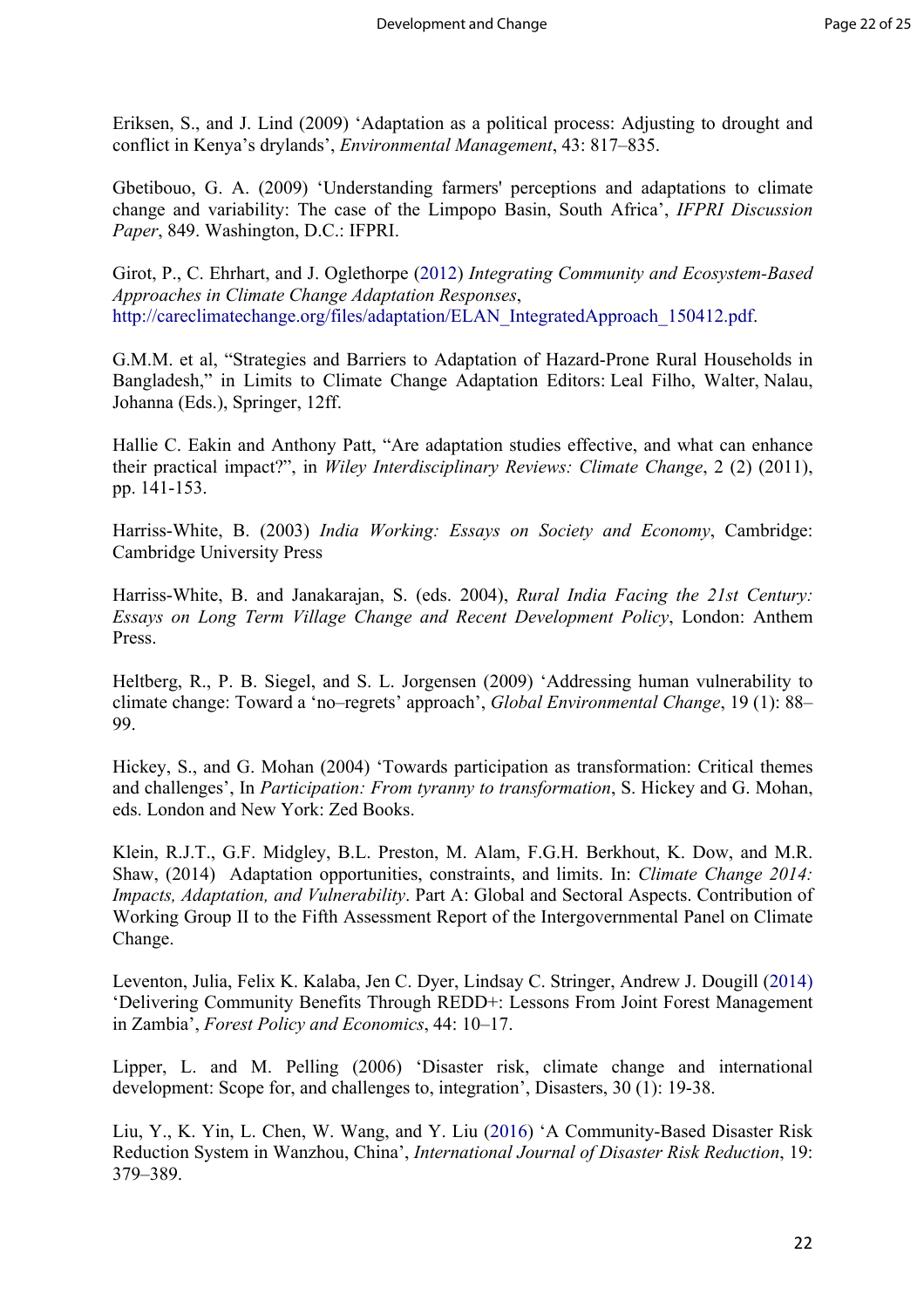Mani, M., Bandyopadhyay, S.,, Chonabayashi, S., Markandya, A. Mosier, T. (2018) *South Asia's Hotspots : Impacts of Temperature and Precipitation Changes on Living Standards. South Asia Development Matters;. Washington, DC: World Bank. Accessed on* https://openknowledge.worldbank.org/handle/10986/28723

Martin Lindegren & Keith Brander (2018) Adapting Fisheries and Their Management To Climate Change: A Review of Concepts, Tools, Frameworks, and Current Progress Toward Implementation, *Reviews in Fisheries Science & Aquaculture*, Vol. 26, No. 3, pp. 400-415

McGray, H., A. Hammill, R. Bradley, E. L. Schipper, and Parry, J. E. (2007) *Weathering the storm: Options for framing adaptation and development*, Washington, D. C.: World Resources Institute.

Measham, T., and J. Lumbasi (2013) 'Success Factors for Community-Based Natural Resource Management (CBNRM): Lessons From Kenya and Australia', *Environmental Management*, 52 (3): 649–659.

Mountjoy, N. J., E. Seekamp, M. Davenport, and M. Whiles (2013) 'The Best Laid Plans: Community-Based Natural Resource Management (CBNRM) Group Capacity and Planning Success', *Environmental Management,* 52 (6): 1547–1561.

Mountjoy, N. J., M. R. Whiles, G. Spyreas, J. R. Lovvorn, and E. Seekamp (2016) 'Assessing the Efficacy of Community-Based Natural Resource Management Planning with a Multi-Watershed Approach', *Biological Conservation,* 201: 120–128.

Ostrom, E. (2005) *Understanding institutional diversity*, Princeton: Princeton University Press.

Pauw, W. P. (2017) *From Public to Private Climate Change Adaptation Finance: Adaptation finance for financing adaptation?* Utrecht: Univ. Utrecht, Diss.

Reid, H., and L. Schipper. (2014) 'Upscaling Community-Based Adaptation: An Introduction to the Edited Volume', In *Communtiy-based Adaptation to Climate Change: Scaling it up*, edited by L. F. Schipper, J. Ayers, H. Reid, S. Huq, and A. Rahman, 3–21. Abingdon, Oxon: Routledge.

Reid, H., M. Alam, R. Berger, T. Cannon, S. Huq, and A. Milligan (2009) 'Communitybased Adaptation to Climate Change: An Overview Participatory Learning and Action', *Community-Based Adaptation to Climate Change*, (pp. 11–33), Nottingham: Russell Press.

Ruiz-Ballesteros, E. (2011) 'Social-ecological Resilience and Community-Based Tourism: An Approach From Agua Blanca, Ecuador', *Tourism Management,* 32 (3): 655–666.

Sainath, P. (2013), "Tankers and the Economy of Thirst", *The Hindu* (March 27), Available at: http://www.thehindu.com/opinion/columns/sainath/tankers-and-the-economy-ofthirst/ article4551597.ece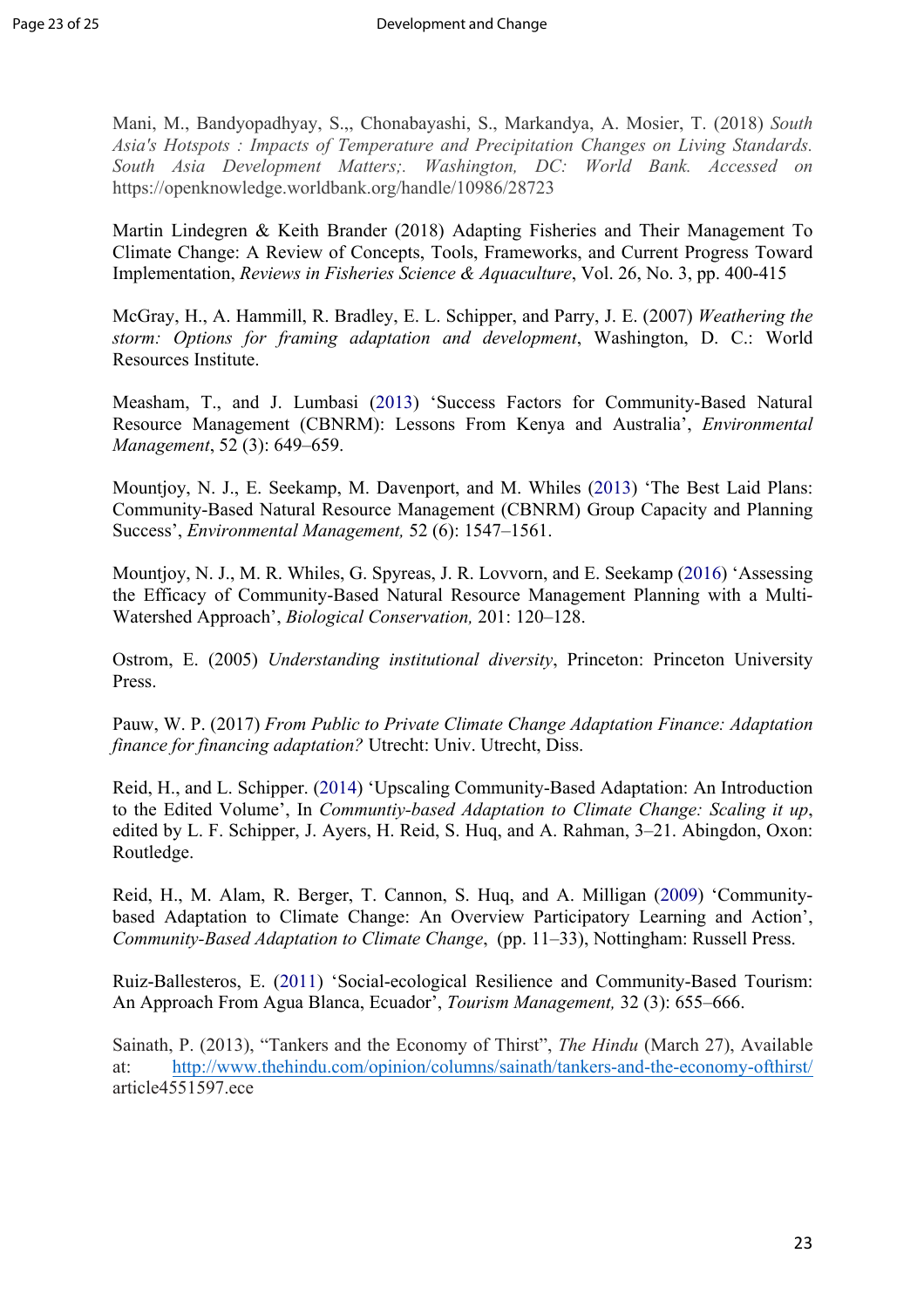Schwarz, A. M., C. Béné, G. Bennett, D. Boso, Z. Hilly, C. Paul, R. Posala, S. Sibiti, and N. Andrew (2011) 'Vulnerability and resilience of remote rural communities to shocks and global changes: Empirical analysis from Solomon Islands', *Global Environmental Change,*  21(3): 1128–1140.

Sebele, L. S. (2010) 'Community-based Tourism Ventures, Benefits and Challenges: Khama Rhino Sanctuary Trust, Central District, Botswana, *Tourism Management*, 31 (1): 136–146.

Simane, B., and B. F. Zaitchik (2014) 'The Sustainability of Community-Based Adaptation Projects in the Blue Nile Highlands of Ethiopia', *Sustainability*, Switzerland 6 (7): 4308– 4325.

Sirohi, S. and Michaelowa, A. (2007) 'Sufferer and cause: Indian livestock and climate change', *Climatic Change*, 85:285–298.

Smit, B. & Pilifosova, O. (2001) 'Adaptation to climate change in the context of sustainable development and equity', in McCarthy, J. et al (eds.) *Climate change 2001: Impacts, Adaptation, and Vulnerability*, Cambridge: Cambridge University Press; UNFCCC (2007) *Climate change: Impacts, vulnerabilities, and adaptation in developing countries*. Bonn: UNFCCC.

Sovacool, B., and Linnér, B. (2016) *The Political Economy of Climate Change Adaptation*, Palgrave/Macmillan

Spires, M., S. Shackleton, and G. Cundill (2014) 'Barriers to Implementing Planned Community-Based Adaptation in Developing Countries: A Systematic Literature Review', *Climate and Development*, 6 (3): 277–287.

Stone, J., J. Barclay, P. Simmons, P. Cole, S. Loughlin, P. Ramón, and P. Mothes (2014) 'Risk Reduction Through Community- Based Monitoring: the Vigías of Tungurahua, Ecuador', *Society and Volcanoes*, 3 (1): 1–14.

Swati, C., Sengupta, A., Sharma, N. and Ravindranath, N. H (2012) 'Climate Variability and Farmers Vulnerability in a Flood-prone District of Assam', *International Journal of Climate Change Strategies and Management*, Vol. 4, No. 2, pp. 179-200.

Tanner, T. aand Alleouche, J. (2011) 'Towards a New Political Economy of Climate Change and Development', *IDS Bulletin Special Issue: Political Economy of Climate Change*, Vol. 42, No. 3, pp. 1-14.

Taylor, M. (2015) *The Political Ecology of Climate Change Adaptation: Livelihoods, agrarian change and the conflicts of development*, London: Routledge.

Thomas, D. S. G., and C. Twyman (2005) 'Equity and justice in climate change adaptation amongst natural–resource–dependent societies', *Global Environmental Change* 15(2): 115– 124.

Tripathi, A. & Mishra, A. K. (2016) 'Knowledge and passive adaptation to climate change: An example from Indian farmers', *Climate Risk Management*, Vol. 16, pp. 195–207.